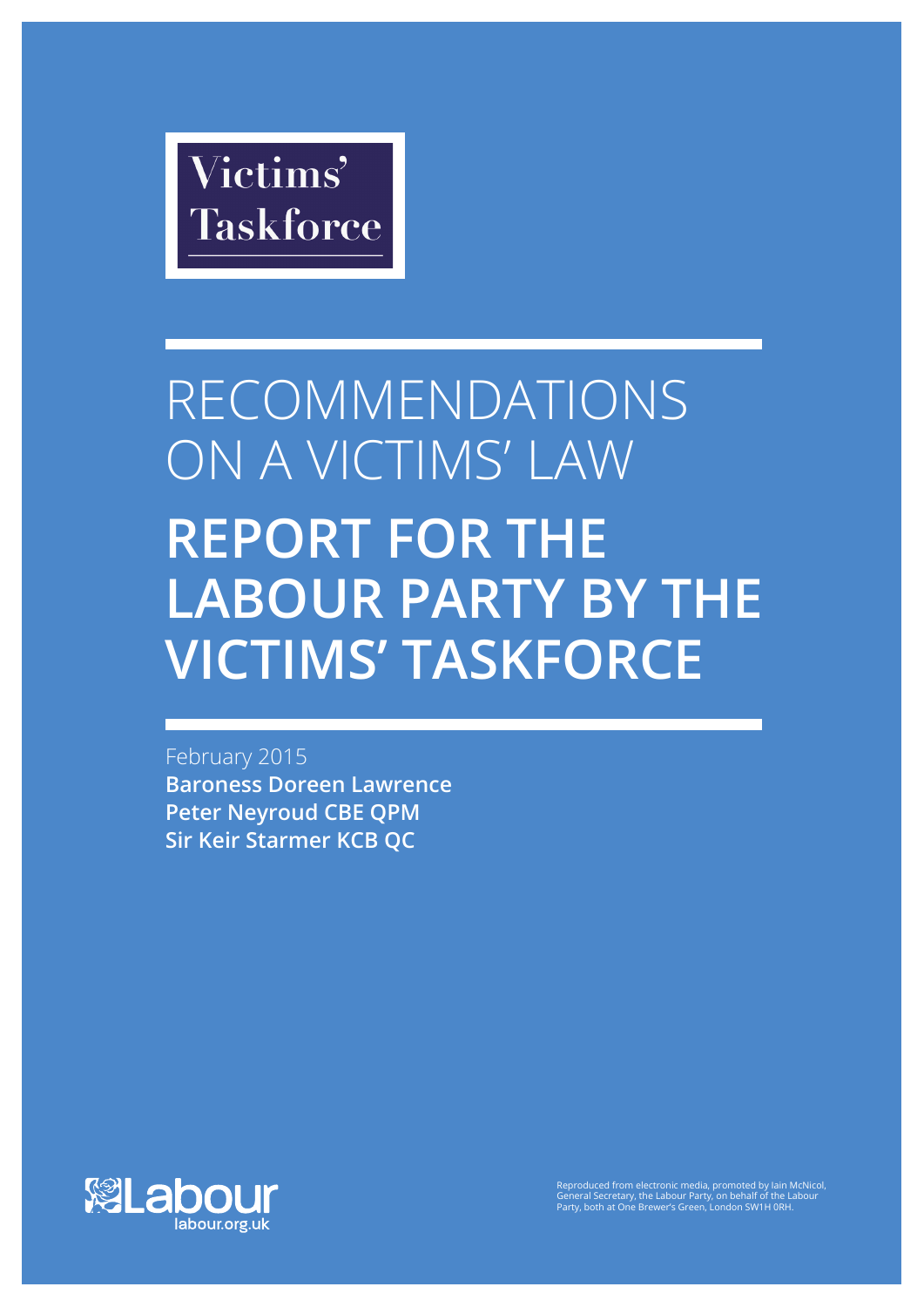# **Table of Contents**

| ı.   |  |  |
|------|--|--|
| Ш.   |  |  |
|      |  |  |
|      |  |  |
|      |  |  |
| III. |  |  |
|      |  |  |
|      |  |  |
|      |  |  |
|      |  |  |
|      |  |  |
|      |  |  |
|      |  |  |
|      |  |  |
|      |  |  |
|      |  |  |
|      |  |  |
|      |  |  |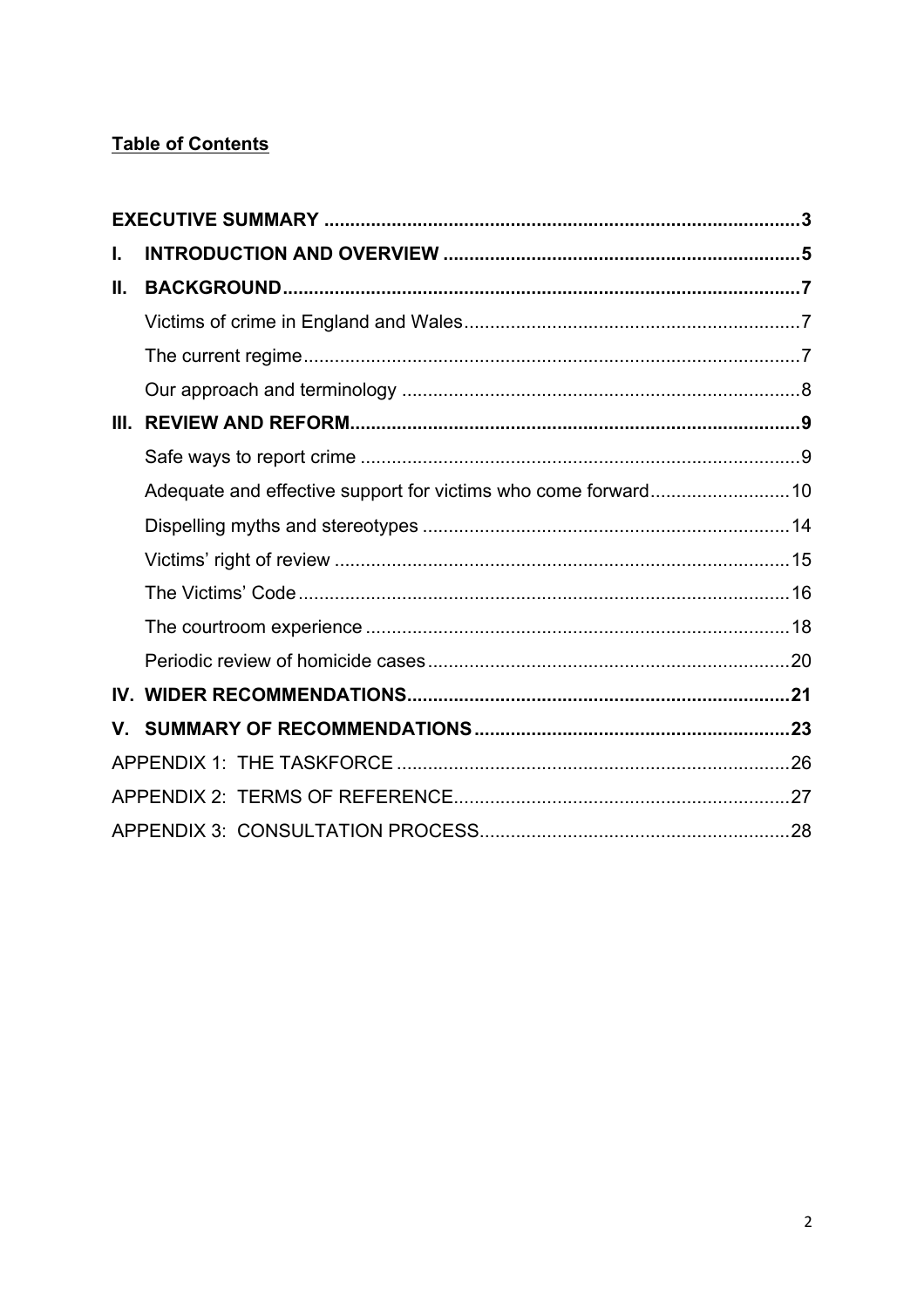# **EXECUTIVE SUMMARY**

There is a growing consensus that our criminal justice system does not serve victims well. The problems are obvious. Many victims, particularly victims of personal or sexual violence, lack the confidence to come forward to report crime, lack adequate support if they do so and face an unacceptable ordeal in the court room if their case gets that far. All involved in the delivery of criminal justice, including the police, prosecutors and judiciary agree that the situation needs to improve. The question is how?

Having conducted an end to end review of the criminal justice process from a victim perspective, we have concluded that:

- There needs to be a cultural shift in thinking on victims' rights, which will only happen if they are enshrined in a Victims' Law.
- The enactment of a Victims' Law has to be a defining moment for victims' rights and a clear departure from the piecemeal approach so far adopted.
- The focus for a Victims' Law should be on 'access to justice' (i.e. how do we increase victims' confidence in coming forward and support them when they do) rather than on 'sanctions' (length of sentence). The start of the victims' journey through the criminal justice process is often the hardest part.
- The role of the Victims' Commissioner needs to be radically enhanced with a much more powerful oversight capability,
- Victims' rights should not be developed at the expense of defendants' rights. Defendants' rights have developed for good reasons and a fair criminal justice service should protect and respect the rights of all whose interests are at stake.
- The criminal justice *system* should be transformed into a criminal justice *service* fit for all, including victims.

Accordingly we make the following recommendations for inclusion in a Victims' Law:

- A statutory framework to provide for **adequate and quality assured victims' services in every police force area, underpinned by an annual** *Area Victims' Plan*, which must be evaluated by the Victim Commissioner with an assessment of each plan and recommendations set out in a report laid before Parliament by the Victims' Commissioner on an annual basis.
- A clear **mandatory duty on those working with children within a 'regulated activity' to report suspected child abuse**, backed up by criminal sanctions for failure to do so. But with an equally clear defence where proper safeguarding procedures have been followed. It is time to take an unequivocal stand against the deliberate non-reporting of child sexual abuse that occurs in organisations or in institutions exercising care, supervision or authority over children.
- A new **Code of Practice requiring the police to record victims' allegations when made** and providing a victims' right of appeal when this duty is not fulfilled.
- An **annual assessment by the Victims' Commissioner of steps taken to dispel myths and stereotypes about victims**, underpinned by a statutory requirement on the Victims' Commissioner to publish findings and recommendations in the annual report to Parliament.
- A legally entrenched **victims' right to have a decision taken by police or prosecutors not to bring criminal charges or to discontinue a case reviewed**.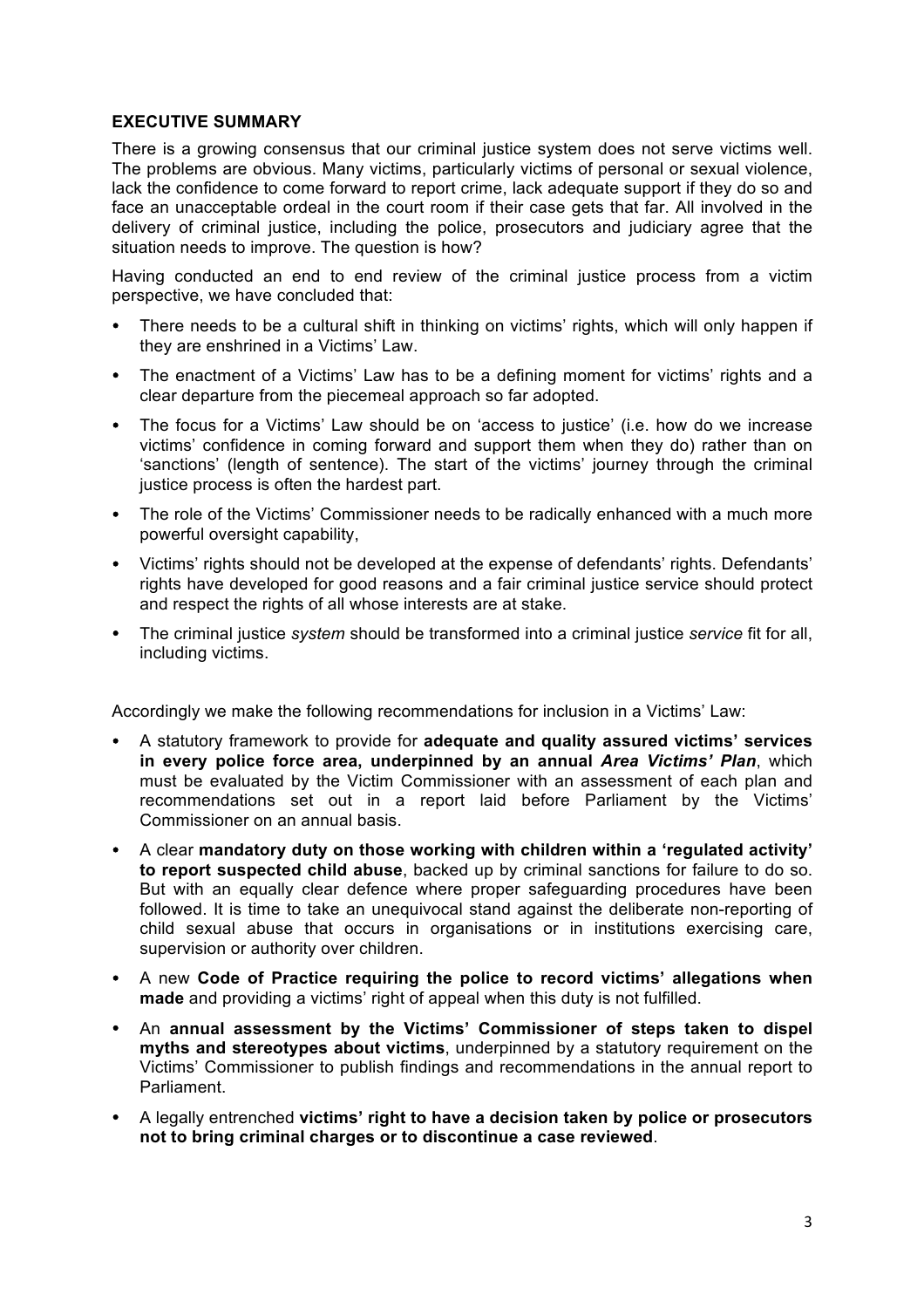- A revised **Victims' Code underpinned by statute setting out victim entitlements, including the right for victims' to be kept updated on their cases by agencies, backed up by an effective and accessible enforcement body** with power to: award compensation; to refer those who breach the Victims' Code to the relevant professional body; and to recommend an inspection by the relevant inspectorate.
- A statutory requirement on **the Victims' Commissioner to collate and publish all findings of a breach of the Victims' Code** in the annual report to Parliament.
- An **annual evaluation by the Victims' Commissioner of steps taken to improve the way victims and witnesses are treated in court**, underpinned by a statutory requirement on the Victims' Commissioner to publish findings and recommendations in the annual report to Parliament.
- A **statutory duty for Judges to hold 'ground rules' hearings** before a trial starts to control the way vulnerable victims and witnesses are treated in court.
- A statutory duty for police and prosecutors to draw up **national standards for the periodic review of homicide cases**, which must be approved by the Victims' Commissioner, where no one has been brought to justice or where there has been an acquittal.

We hope and trust that these recommendations will be accepted and acted upon.

We would like formally to record our thanks to Katie O'Byrne, who has provided tremendous support for the Taskforce and great assistance in drafting this Report. Her help has been invaluable.

We would also like to tanks Eleanor Laws QC and Richard Scorer for their expert advice and assistance.

> Doreen Lawrence Peter Neyroud Keir Starmer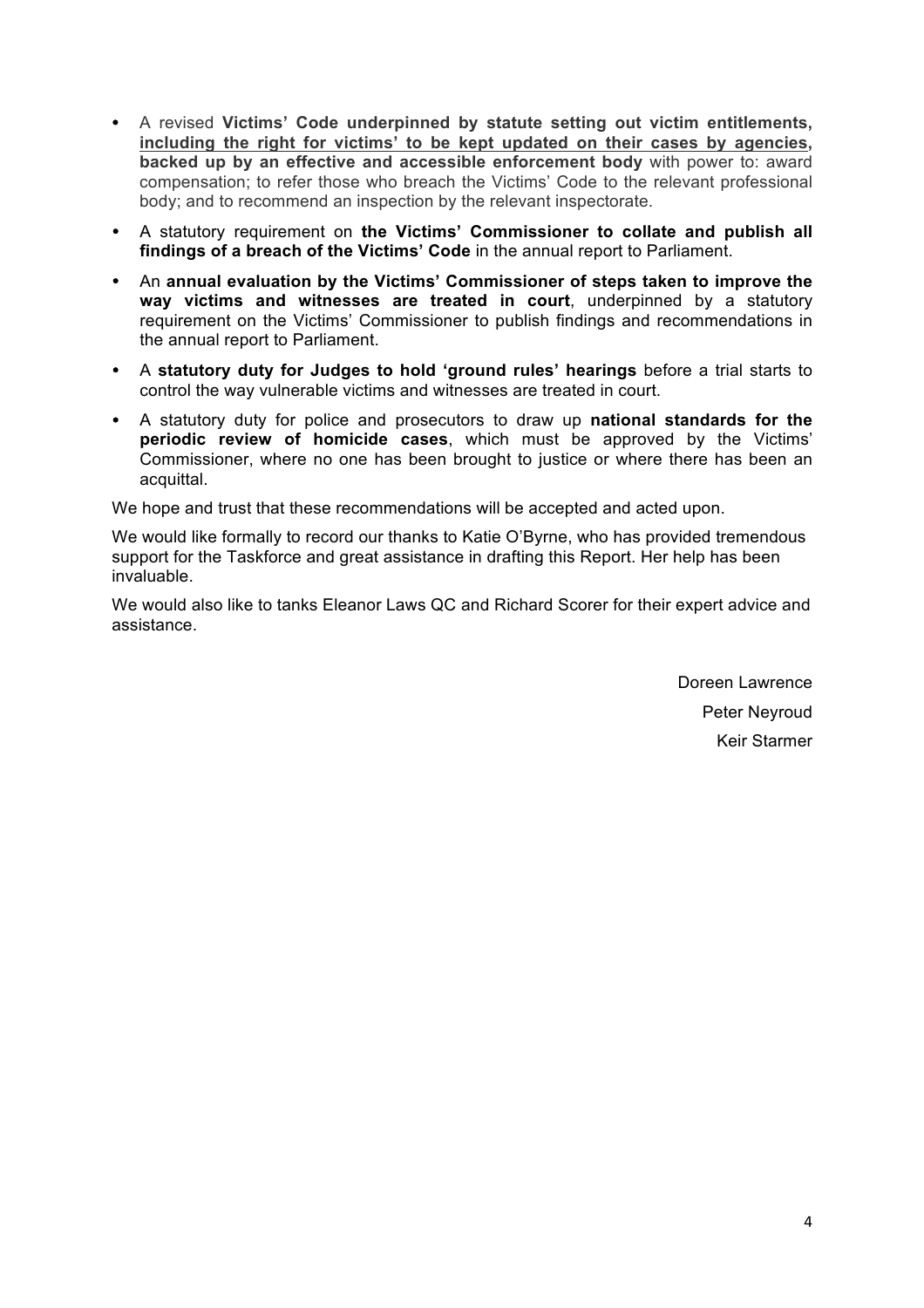# **I. INTRODUCTION AND OVERVIEW**

- 1. On 27 December 2013, the Labour Party announced the establishment of a Victims' Taskforce comprising Baroness Doreen Lawrence, Peter Neyroud CBE QPM and Sir Keir Starmer, KCB, QC with the following terms of reference:
	- (a) To make recommendations on the content of a Victims' Law, including protection of victims' rights, redress for breach and the role of the Victims' Commissioner;
	- (b) To make recommendations on transforming the criminal justice *system* into a criminal justice *service* fit for victims;
	- (c) To engage widely with victims and witnesses, representative groups and bodies, and expert or interested parties, including those delivering criminal justice;
	- (d) To report to the Leader of the Labour Party, Ed Miliband, and to the Shadow Secretary of State for Justice, Sadiq Khan.<sup>1</sup>
- 2. This Report sets out the recommendations of the Taskforce and summarises the principles and thinking behind them. The Report is not intended to provide an exhaustive theoretical exposition, but rather a concise, accessible and practical record of our process of consultation, reflection and analysis.
- 3. In order to fulfil our mandate and inform our work, we received and considered written evidence and submissions from organisations, individual victims and their families, practitioners, judges, academics and members of the public. We also held a series of structured roundtable discussions with interested, experienced and respected individuals and bodies with practical knowledge of victims' issues. We have also held smaller side meetings with a wide range of individuals, groups, agencies and experts. In effect, we have walked through the criminal justice journey from the victim's perspective, assessing where and how a Victims' Law could improve recognition, protection and service delivery for victims.<sup>2</sup>
- 4. Our recommendations cover the following topics, proceeding from 'end to end' of the criminal justice process:
	- (a) Safe ways to report crime;
	- (b) Adequate and effective support for victims who come forward;
	- (c) Mandatory reporting of suspected child sexual abuse;
	- (d) Recording allegations of crime;
	- (e) Dispelling myths and stereotypes;
	- (f) Victims' right of review;
	- (g) The Victims' Code;
	- (h) The courtroom experience;
	- (i) Periodic review of homicide cases; and
	- (j) Wider recommendations.

<sup>&</sup>lt;u> 1989 - Jan Samuel Barbara, margaret e</u> <sup>1</sup> See Appendix 2 for the full Terms of Reference.

<sup>&</sup>lt;sup>2</sup> See Appendix 3 for further details of the Taskforce's consultation process.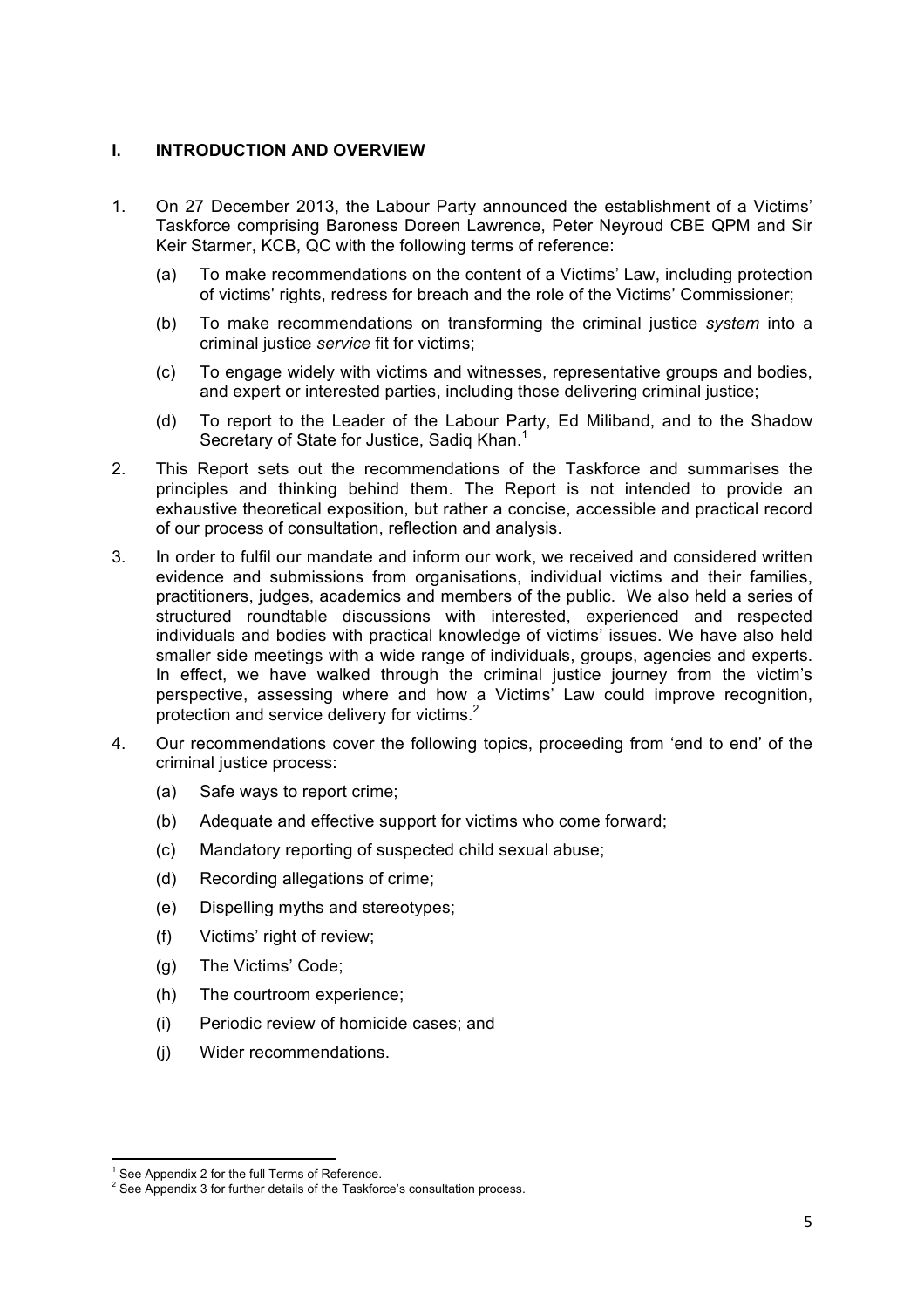- 5. This Report is structured as follows:
	- **Introduction and Overview**;
	- **Background** on victims of crime, the current regime, assumptions and terminology;
	- **Review and Reform**, setting out concerns raised and the reasoning behind our recommendations;
	- **Summary of Recommendations**;
	- **Appendices** setting out profiles of Taskforce members, Terms of Reference and further details on the consultation process.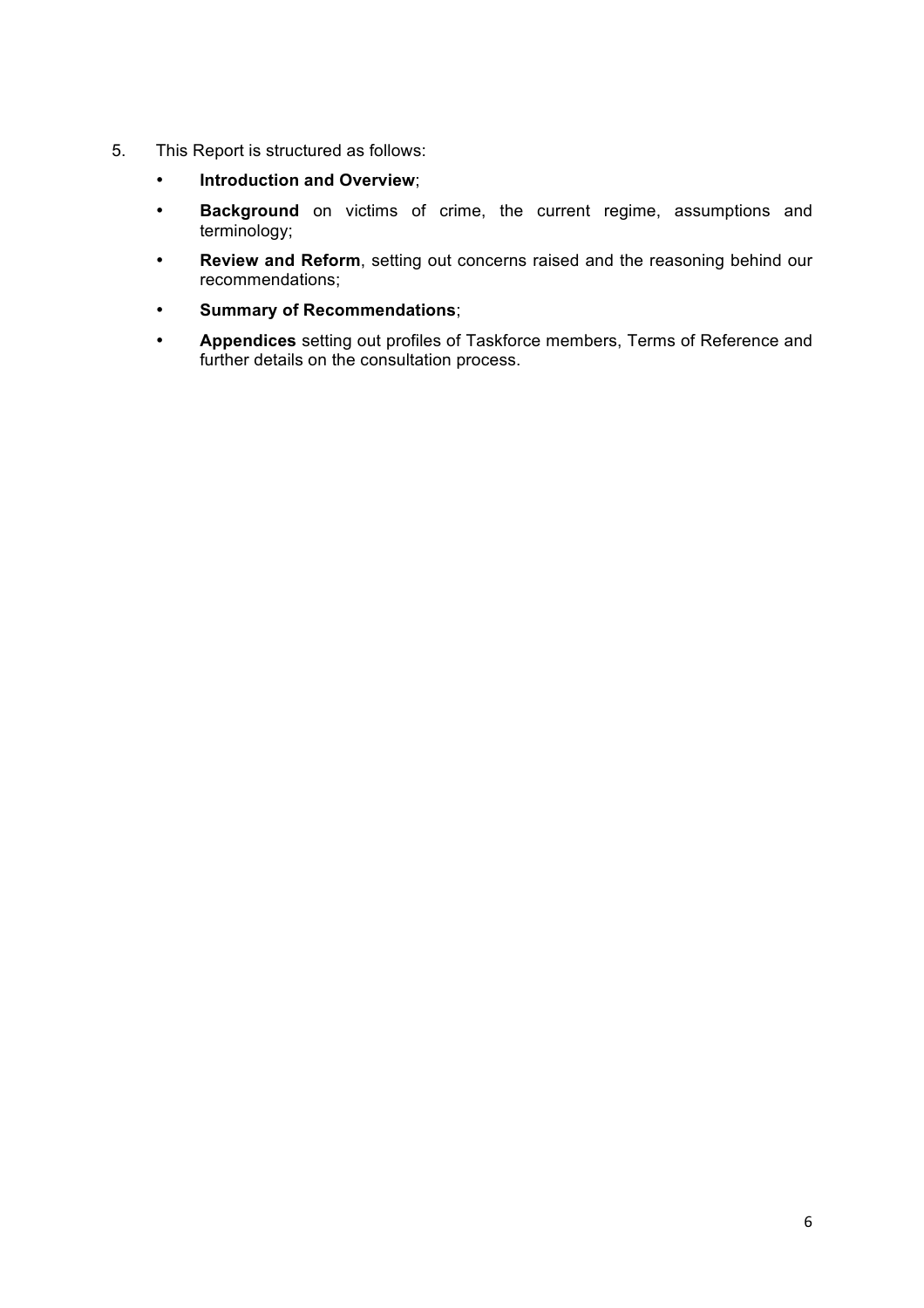# **II. BACKGROUND**

#### **Victims of crime in England and Wales**

- 6. There is a growing consensus that our criminal justice system does not serve victims well. The problems are obvious. Many victims, particularly victims of personal or sexual violence, lack the confidence to come forward to report crime, lack adequate support if they do so and face an unacceptable ordeal in the court room if their case gets that far. All involved in the delivery of criminal justice, including the police, prosecutors and judiciary agree that the situation needs to improve. The question is how?
- 7. There have been plenty of codes, charters and guidance. These have moved things on, but painfully slowly and, with no real legal teeth, the effectiveness of the piecemeal changes so far will always be patchy. Likewise, at a time of tight financial pressure on the criminal justice system, there is a real danger that services for victims will come a poor second to other operational priorities. The conclusion that victims' rights will only be taken seriously if they are enshrined in law is now inescapable.
- 8. The scale of the problem is clear: in the year ending March 2014, police recorded 3.7 million victim-based crimes, accounting for 84% of all crime.<sup>3</sup> The Office for National Statistics also estimates that there are more than 3.5 million offences of fraud, most of which are now internet based and few of which are being converted to recorded crimes. There is evidence that risk of victimisation is higher for some groups including young people, lone parents,<sup>4</sup> and those with a disability or mental health problems.<sup>5</sup>

# **The current regime**

- 9. Current arrangements for victims' rights in the criminal justice system are in need of improvement. Existing discrete legal protections such as restraining orders, special measures or witness anonymity provide essential safeguarding for victims at risk of violence or intimidation. However, there is no legal regime promoting and protecting victims' rights from the beginning of their engagement with the criminal justice system until the end.
- 10. The Code of Practice for Victims of Crime (more generally known as the Victims' Code) $6$  was a significant and positive development when it was first published in 2005. But while its provisions remain important, they are not legally enforceable and require clarification in places. Similarly, the role of Victims' Commissioner has great potential, but the role has insufficient powers, has been unfilled for considerable periods in recent years and is under-resourced.
- 11. In addition the Code does not fully meet a central problem, namely that many victims do not have the confidence to report what has happened to them to anyone in authority. Unless this central issue is addressed, the Code will never achieve its full potential.

<sup>&</sup>lt;u> 1989 - Jan Samuel Barbara, margaret e</u> <sup>3</sup> Office for National Statistics, *Crime in England and Wales, Year Ending March 2014*, http://www.ons.gov.uk/ons/dcp171778 371127.pdf, p. 4.

http://www.ons.gov.uk/ons.gov.uk/ons/dcpt/271717792.pdf, p. 4. 4 Sian Nicholas, Chris Kershaw and Alison Walker (eds), *Crime in England and Wales 2006/-07: Findings from the British Crime Survey (2007).* 

<sup>&</sup>lt;sup>5</sup> Victim Support and Mind, *At Risk, Yet Dismissed: The criminal victimisation of people with mental health problems (2013),* https://www.victimsupport.org.uk/sites/default/files/At%20risk%20full.pdf. <sup>6</sup> Available at https://www.gov.uk/government/publications/the-code-of-practice-for-victims-of-crime.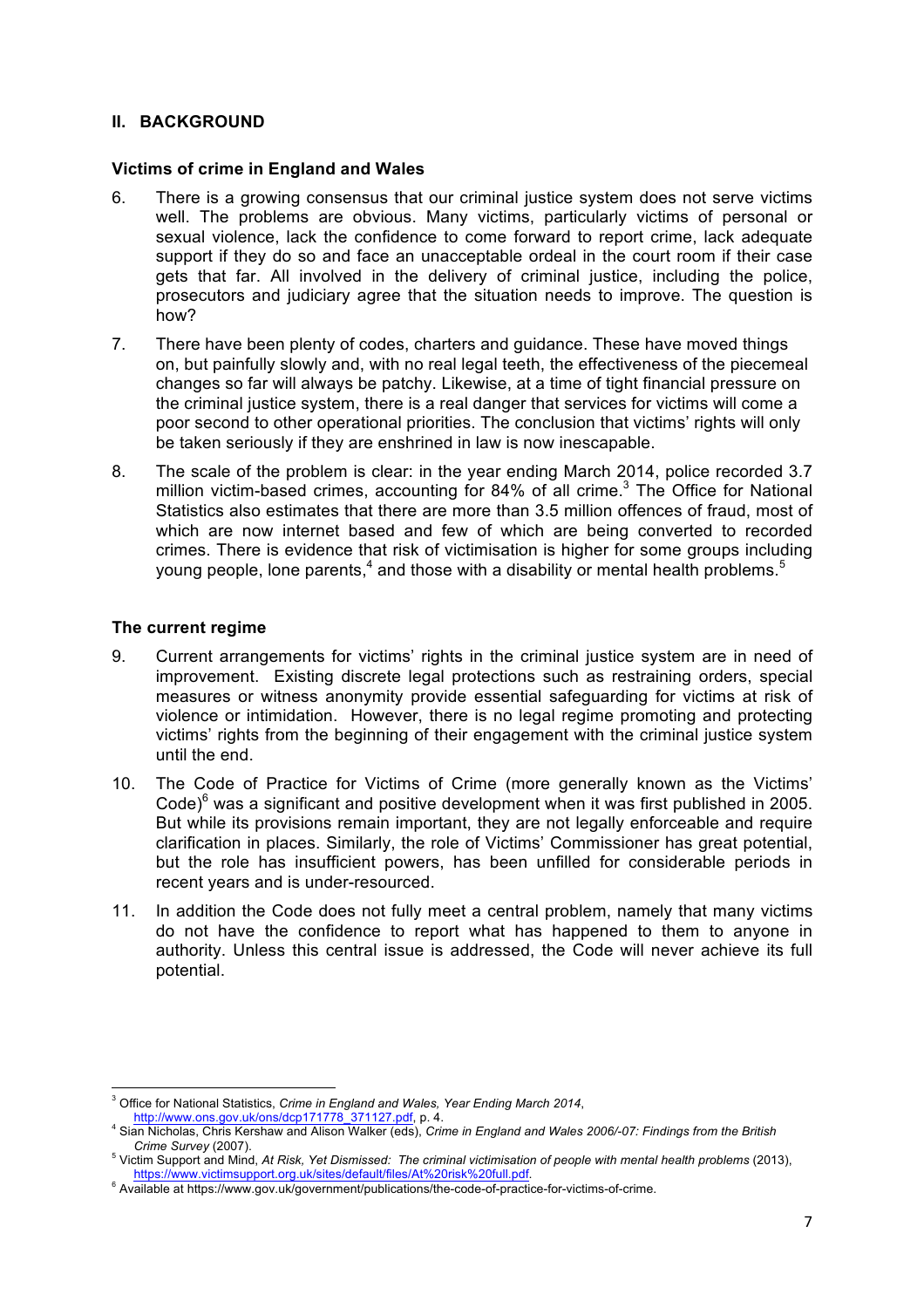# **Our approach and terminology**

<u> 1989 - Jan Samuel Barbara, margaret e</u>

- 12. Having considered the written evidence and submissions presented to us and having reflected on our various structured roundtable discussions and other meetings, we have approached our task with the following principles firmly in mind:
	- (a) There needs to be a cultural shift in thinking on victims' rights which goes far beyond restoring some of the services recently reduced as a result of austerity measures. This has to be a defining moment for victims' rights.
	- (b) Further piecemeal change to recognise victims in the criminal justice system will no longer suffice. We need a step change in the criminal justice response to victims.
	- (c) The focus should be on 'access to justice' (i.e. how do we increase victims' confidence in coming forward and support them when they do) rather than on 'sanctions' (length of sentence). The start of the victims' journey through the criminal justice process is often the hardest part.
	- (d) Developing victims' rights at the expense of defendants' rights would be a mistake. Defendants' rights have developed for good reasons and a fair criminal justice service should protect and respect the rights of all whose interests are at stake.
	- (e) The role of the Victims' Commissioner has the potential to act as a catalyst for change but is currently underutilised. It needs to be radically transformed.
	- (f) All recommendations must have a realistic prospect of being implemented in practice. To increase the likelihood that improvements for victims can be integrated smoothly into our criminal justice system, proposals should build on, rather than cut across, the good work that is already being done. For the same reason, potential fiscal implications must be kept at a manageable level.
	- (g) This Report represents a beginning rather than an end point. The Taskforce is firmly agreed on the advantages of a progressive approach to review, reform and culture change for victims.
- 13. We include a short note on terminology. Several of those we consulted raised the issue of the appropriate definition of a 'victim' in a Victims' Law. Advocates for road victims were particularly concerned about this question. We are of the view that a broad working definition should be adopted, encompassing any person harmed, injured, or killed as a result of a crime and also affording recognition to the immediate family of a person who has died as a result of crime.<sup>7</sup> Harm in this context should include physical, mental or emotional harm. Moreover, victims should be recognised as such even if they choose not to engage with the criminal justice system. In this Report, we refer to 'victims' in order to recognise the impact of the harm they have suffered, and do not intend to diminish their agency by doing so.
- 14. Some victims, particularly road victims and their families, consider the definition of a victim too narrow and others have identified shortcomings in proceedings such as Coroners' Inquests. Although not within the remit of this review, we understand and have sympathy with their concerns and support their view that meaningful rights need to be developed for *all* victims and their families whether or not criminal proceedings are contemplated, and for *all* legal processes, including Coroners' Inquests.

<sup>7</sup> We note the terms of relevant international instruments, including the *Directive 2012/29/EU of the European Parliament and of the Council of 25 October 2012 establishing minimum standards on the rights, support and protection of victims of crime*, OJ L 315, 14.11.2012, pp. 57-73, Art 2(1)(a).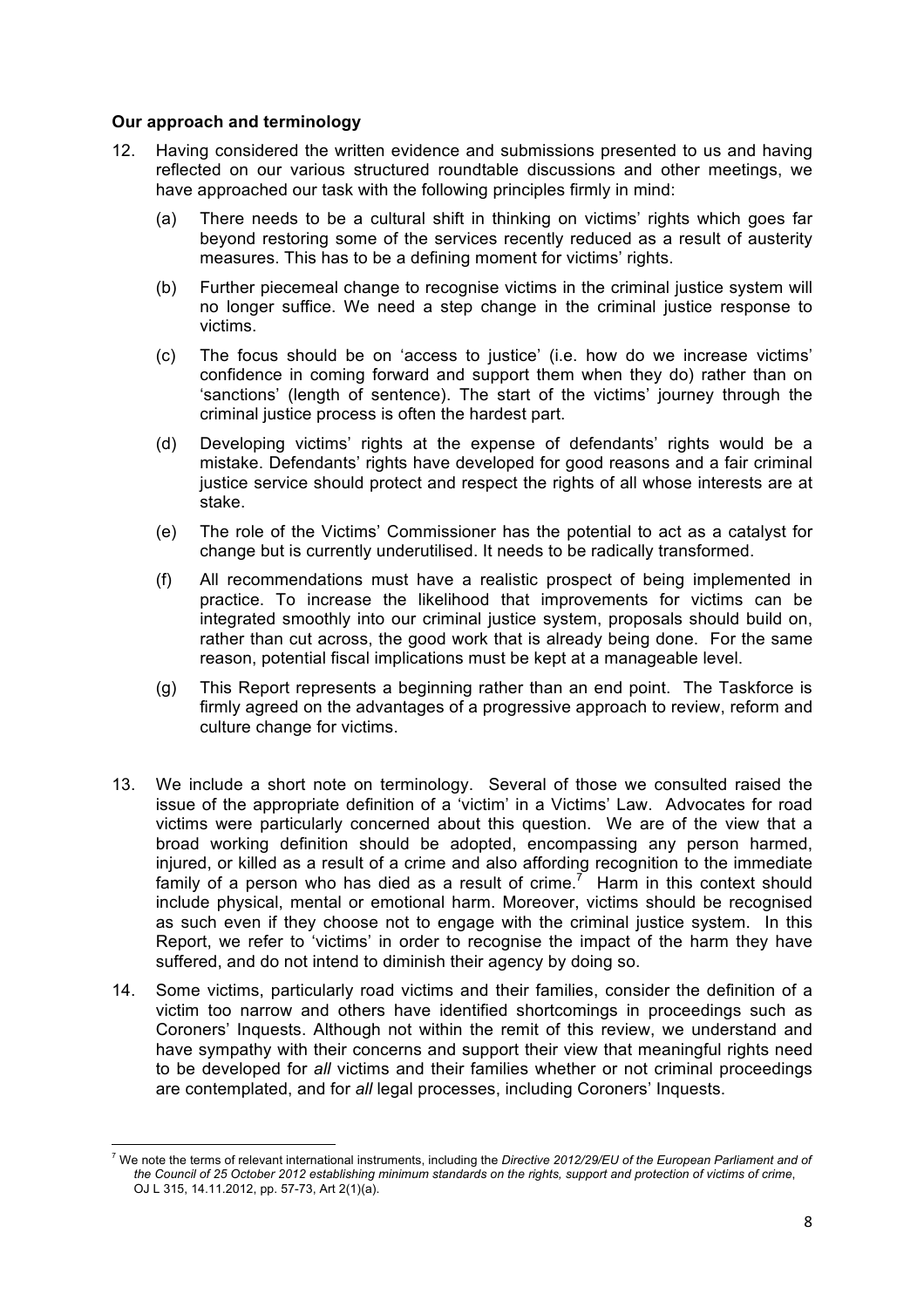#### **III. REVIEW AND REFORM**

#### **Safe ways to report crime**

- 15. One of the stand-out features of our criminal justice system is that most victims of personal or sexual violence are unlikely to report their allegations to the police. Some never report to anyone. Where they do report, many victims go to bodies or agencies such as Sexual Assault Referral Clinics, Refuge, Rape Crisis, Women's Aid and others for specialist support, counselling and advocacy services, but may not report directly to police. Many do not 'bridge in' to the criminal justice system.
- 16. Some of the difficulties for victims in these types of cases are obvious. The idea of telling many strangers, many times, about an experience of sexual degradation and abuse causes many victims to feel intense and understandable distress. It takes real courage to come forward. And the response of those charged with delivering criminal justice to those who do dictates the likelihood that victims will report.
- 17. Despite the good work that has gone into improving the way victims of personal and sexual violence are dealt with, the reality is that many victims still do not have sufficient confidence in our criminal justice system even to report what has happened to them. Witness the fact that none of the 450 victims of 214 recordable offences by Jimmy Savile who spoke to the Operation Yewtree police team in the autumn of 2012 came forward during Savile's lifetime.<sup>8</sup>
- 18. The annual figures showing the under-reporting of violence against women and girls,  $9$ particularly when it comes to domestic violence, tell the same story: from 2007-2012, an estimated 85% of the most serious sexual offences were not reported to police.<sup>10</sup> The problem is compounded by the fact that even when crime is reported to police, it is often under-recorded, primarily due to the police not complying with the national standard of victim-focussed crime recording.
- 19. The reasons for not reporting are varied, but those we consulted, including #SAFE, cited fear of reprisals from the perpetrator, fear of not being believed, or a feeling that the criminal justice system would be ineffective in prosecuting the offender. Rape Crisis noted that many women victims prefer independent confidential services because they do not trust the criminal justice system.
- 20. However, reporting rates for sexual and personal violence have gone up recently. Those we consulted, including the NSPCC, noted a rise in reporting of sexual offences due to the so-called 'Yewtree effect'.<sup>12</sup> In our view, this only increases the need for safe ways to report.
- 21. Against that background, we have concluded that a complete shift in thinking about the way in which crime is reported is needed.
- 22. While a police station may be an appropriate place to report most crimes, even with specially trained officers it can often be an intimidating and therefore unlikely place for victims of personal and sexual violence to report. We have to confront this reality and

<sup>&</sup>lt;u> 1989 - Jan Samuel Barbara, margaret e</u> <sup>8</sup> David Gray and Peter Watt, 'Giving Victims a Voice', Joint report into sexual allegations made against Jimmy Savile (January 2013), http://www.nspcc.org.uk/globalassets/documents/research-reports/yewtree-report-giving-victims-voice-jimmy-<br>savile.pdf, p. 4.

<sup>&</sup>lt;sup>9</sup> See e.g. Ministry of Justice, Home Office and the Office for National Statistics, An Overview of Sexual Offending in England *and Wales* (January 2013), https://www.gov.uk/government/uploads/system/uploads/attachment\_data/file/214970/sexual-

offending-overview-jan-2013.pdf<br><sup>10</sup> Ibid, p. 17.<br><sup>11</sup> House of Commons Public Administration Select Committee, *Caught red-handed: Why we can't count on Police Recorded Crime statistics*, Thirteenth Report of Session 2013-14 (April 2014),

http://www.publications.parliament.uk/pa/cm201314/cmselect/cmpubadm/760/760.pdf. <sup>12</sup> See further Office for National Statistics, *Crime in England and Wales, Year Ending March 2014*,

http://www.ons.gov.uk/ons/dcp171778\_371127.pdf, p. 44.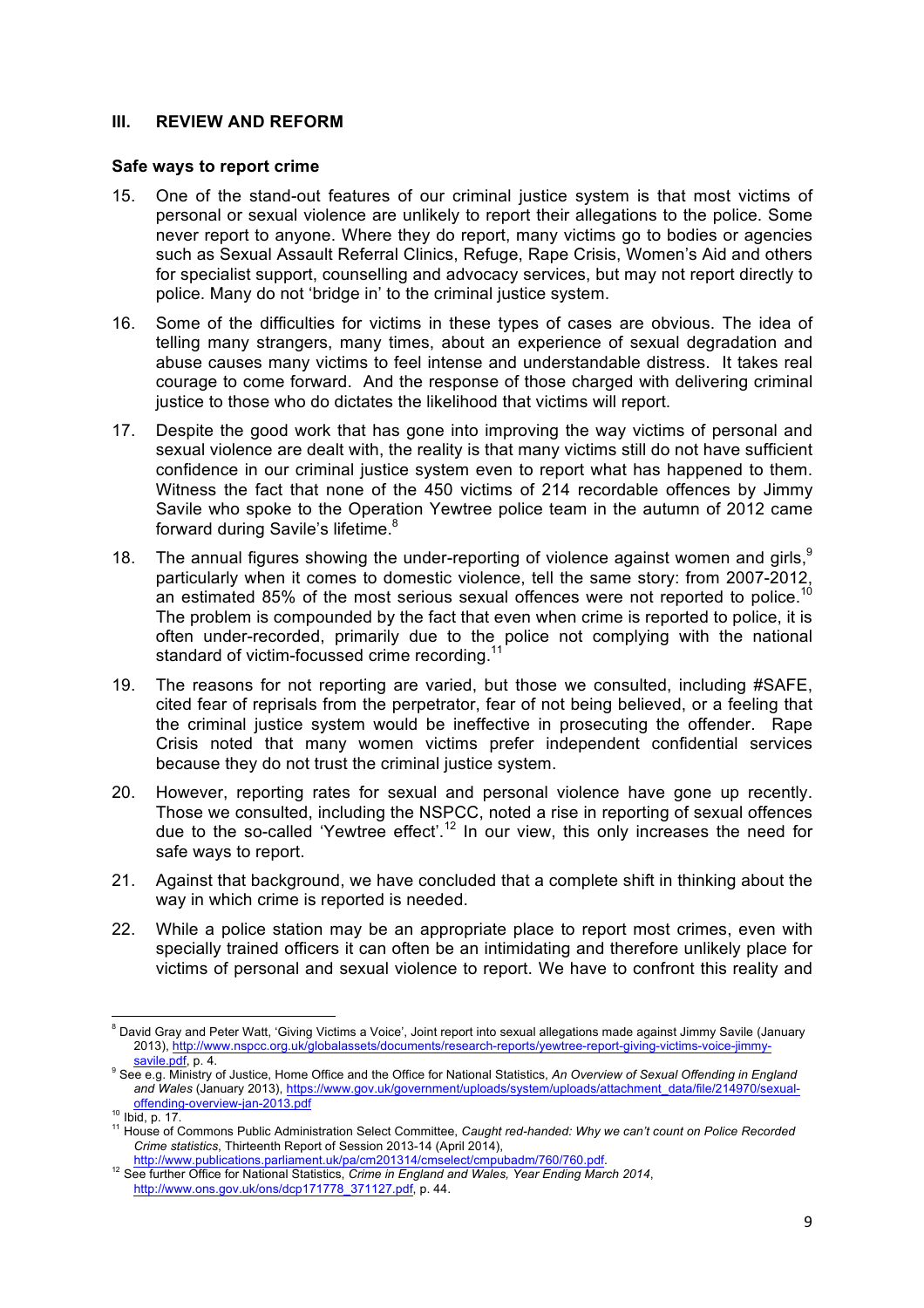provide a framework that supports safe ways to report crime other than simply attending a police station in each police force area.

- 23. There are good examples to draw on. In some areas, Sexual Assault Referral Centres provide a responsive service to victims, including medical examination and storing of samples while victims decide whether they wish to report to police. Other organisations provide legal advice and support with reporting to police, but do not provide an independent reporting service. Our attention was drawn to international best-practice examples such as the Centre for Rape Victims in Denmark, where medical examination, counselling and police interviews are available in the one location in order to avoid the need for the victim to repeat their account to multiple agencies.13
- 24. We think it would be a mistake (and costly) to cut across the support bodies and agencies already in place, which have the trust of the public and their clients. But there needs to be effective governance and planning to support safe ways to report. In our view, there is a clear need for a statutory framework which sets out a clear statutory duty to ensure that there are adequate and effective safe ways to report crime in each police force area. That requires mapping need against existing services and matching the two.
- 25. Clearly this critical function should be carried out by those charged with delivering criminal justice and victims' services, but it also needs independent oversight.
- 26. **Recommendation 1.** We propose that, as a first step towards an *Area Victims' Plan* for each police force area (see Recommendation 2 below), those under a statutory duty to deliver criminal justice and victims' services should:
	- (a) Be under a duty to work together and with others providing criminal justice and victims' services to map the safe ways to report crime in each police force area;
	- (b) Assess the adequacy and effectiveness of the available ways to report crime in each police force area;
	- (c) Submit a report on an annual basis to the Victims' Commissioner setting out the findings in relation to each police force area with such recommendations as are considered necessary and appropriate.
- 27. We welcome the development of online reporting portals by forces and the expansion of the TrackmyCrime technology which allows victims to register and receive updates about the progress of their crime. However, we are concerned by the way that recent announcements of new pilots of online reporting were linked to savings of time for police rather than an opportunity for better services to victims.
- 28. We turn then to the wider concept of *Area Victim Plans*, which should set the framework for the delivery of practical and effective victims' services.

# **Adequate and effective support for victims who come forward**

29. Most services provided to a section of the public are regulated, quality assured and monitored. Not so victims' services. There is simply no framework around the provision of these services. Embrace CVOC pointed to the fact that there is not a single or coordinated state response to assist victims in the UK. Rape Crisis submitted

<sup>&</sup>lt;u> 1989 - Jan Samuel Barbara, margaret e</u> <sup>13</sup> See http://www.voldtaegt.dk/; see further Rikke Holm Bramsen, Ask Elklit and Louise Hjort Nielsen, "A Danish Model for Treating Victims of Rape and Sexual Assault: The Multidisciplinary Public Approach" (2009) 18 *Journal of Aggression, Maltreatment and Trauma* 886.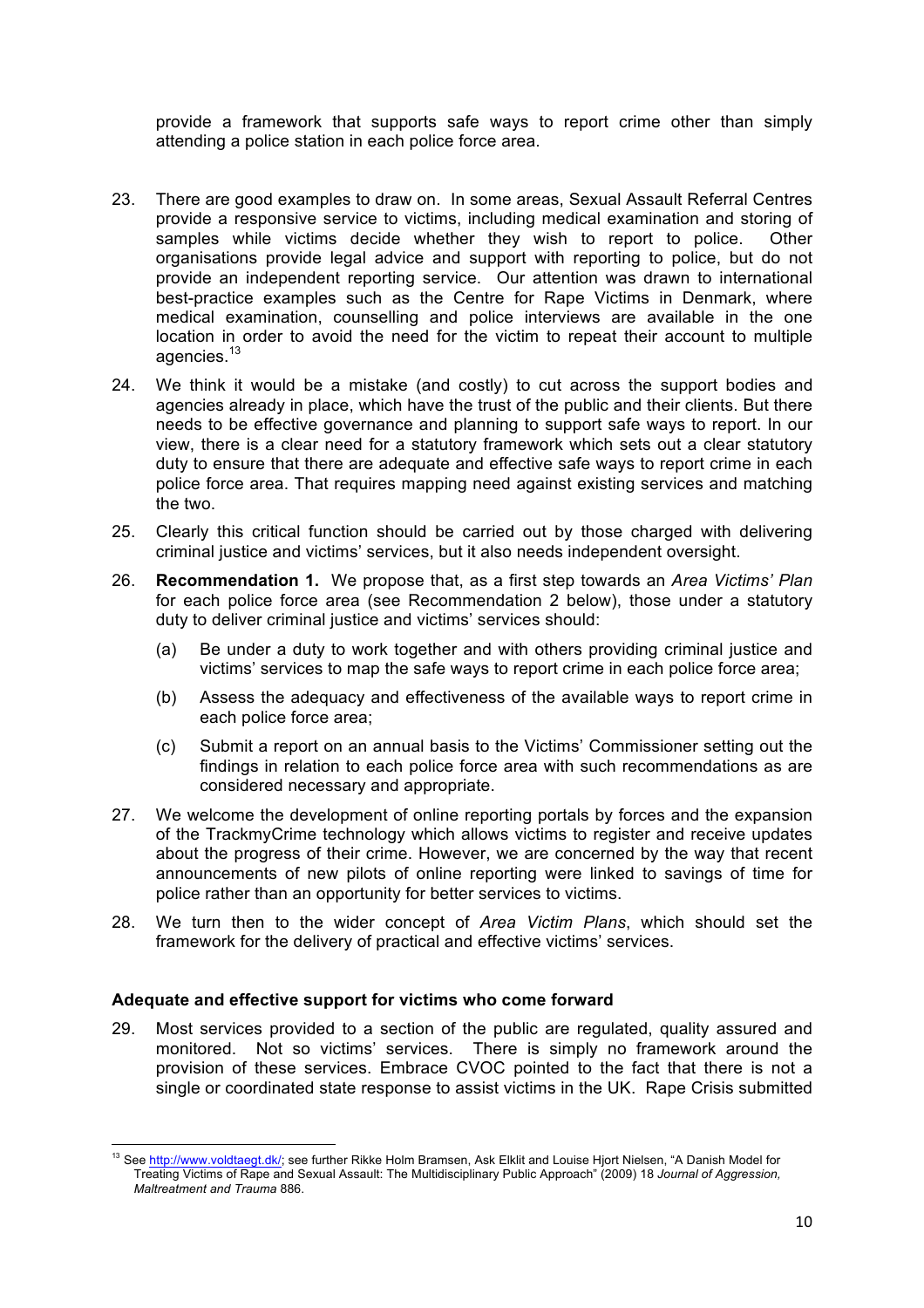that the Victims' Commissioner ought to have enforcement powers to ensure that minimum standards are adhered to.

- 30. As a result of the lack of overall coordination, the services provided are fragmented and of varying quality. Victim Support also raised concerns about over-servicing: some victims are dealing with up to 14 agencies and other organisations in the course of a criminal investigation.
- 31. A further issue is the lack of quality standards and training in the provision of victims' services. Training is usually voluntary and carried out in the absence of any national criteria. For example, a number of those we consulted raised concerns that there is no standard accreditation or training for those providing support, counselling and information to victims about the court process, including Independent Domestic Violence Advisors ("IDVAs") and Independent Sexual Violence Advisors ("ISVAs"). IDVAs and ISVAs are used by many agencies to provide critical support services to victims. Those consulted were generally of the view that proper accreditation and standards would be valuable in delivering a reliable service to victims. We do not doubt the quality of the training currently provided by CAADA and others, but a training and quality framework is needed across the board.
- 32. As with safe places to report, there needs to be a fundamental shift of position in relation to the provision of victims' services.
- 33. **Recommendation 2.** We therefore propose that those under a statutory duty to deliver criminal justice and victims' services in each police force area should:
	- (a) Be under a duty to work together and with others delivering criminal justice and victims' services to map victim needs in each police force area;
	- (b) Assess the adequacy and effectiveness of the available victims' services in that area;
	- (c) Draw up, consult on and publish an *Area Victims' Plan* for the area which clearly sets out how the identified victim needs will be met by the available victims' services;
	- (d) Submit the *Area Victims' Plan* to the Victims' Commissioner on an annual basis.

Although the duty to draw up an *Area Victims' Plan* will be imposed only on those under a statutory duty to deliver criminal justice and victims' services in each police force area, others delivering criminal justice and victims' services should be involved in the assessment exercise which will inevitably involve an assessment of the services provided by other bodies and organisations, including voluntary bodies and organisations.

#### 34. **Recommendation 3.** It should then be the statutory duty of the Victims' Commissioner to:

- (a) Assess the adequacy of each *Area Victims' Plan* on an annual basis.
- (b) Make such recommendations to those charged with delivering criminal justice and victims' services in each police force area as the Commissioner considers necessary and appropriate.
- (c) After a consultation exercise, draw up and publish clear quality standards for the provision of victims' services which should then be reviewed, again after a consultation exercise, on a periodic basis (the period between reviews should not exceed five years).
- (d) Submit a report to be laid before Parliament on an annual basis recording the Commissioner's assessment of each *Area Victim Plan*, setting out all recommendations made to those charged with delivering criminal justice and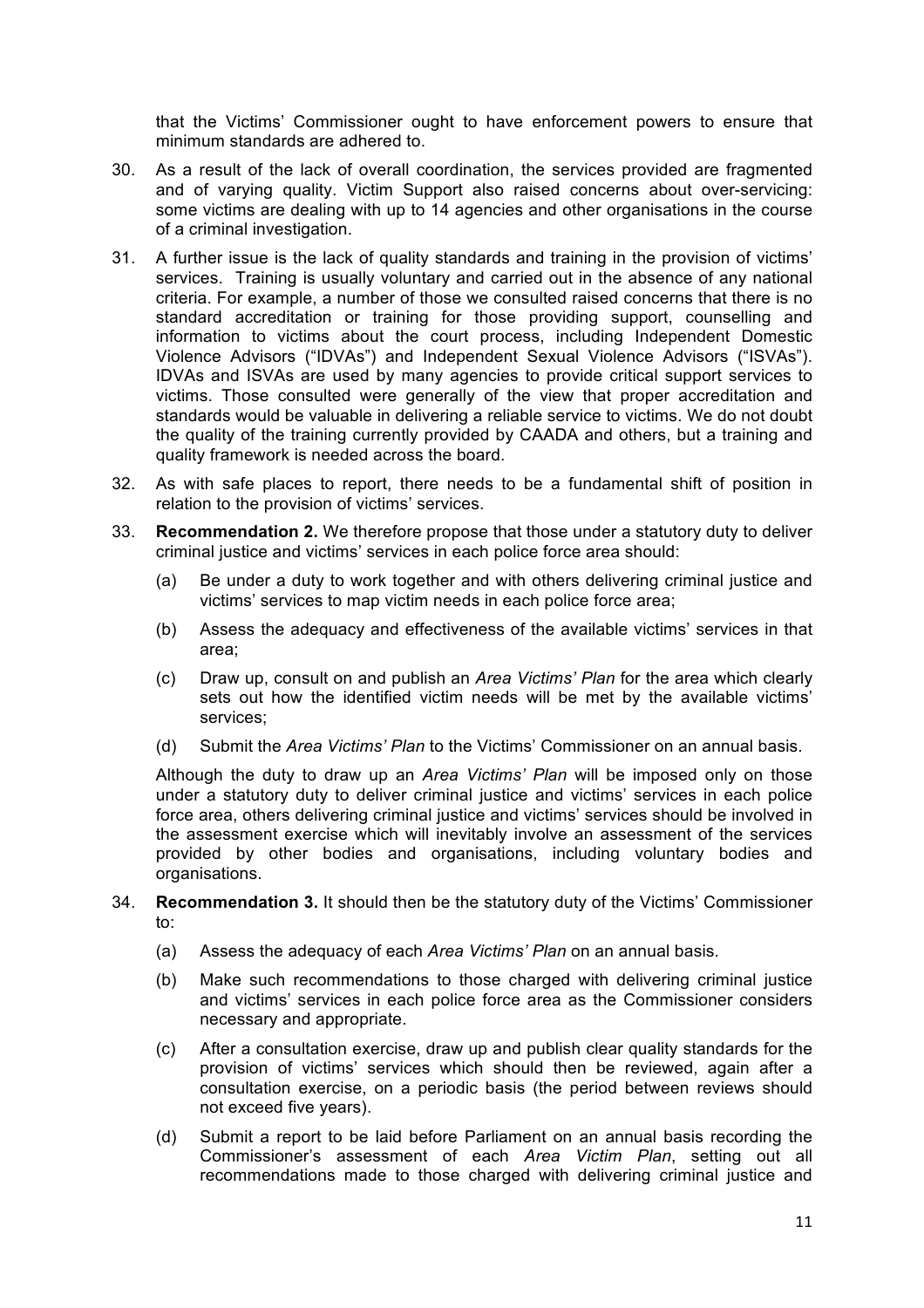victims' services in each police force area and setting out the quality standards for the provision of victims' services draw up by the Commissioner.

35. Again, we do not want to cut across the support bodies and agencies already in place, but rather ensure there is some proper governance in place, with the aim of formulating national standards for victims' services, coordinating service delivery, and requiring training and accreditation where appropriate.

#### **Mandatory reporting of suspected child sexual abuse**

- 36. In the last few years, clear and very substantial evidence has emerged of suspected child abuse in schools, hospitals, care homes and beyond, which was not reported to the relevant authorities.<sup>14</sup> The reasons for non-reporting vary. Insufficiently clear reporting obligations and policies, inadequate training and lack of awareness all play their part. But we have concluded that in some instances suspected (or even known) child abuse was not reported because those in a position to report to the relevant authorities perceived there to be a conflict of interest between reporting and some other interest (for example, the reputation of the institution or of individuals accused of abuse).
- 37. Undoubtedly matters have improved in recent years and there are many examples of good safeguarding policies. And we would accept that the culture in many institutions and organisations has begun to change, but recent examples of a failure to report suspected child abuse are evidence that the change in culture is not complete. As Professor Andrew Rowland has recently reported,<sup>15</sup> child protective systems in the UK are partially broken and are not functioning adequately in all cases.
- 38. We have taken careful note of similar developments in this area in other jurisdictions, including the passage of the Criminal Justice (Withholding of Information on Offences Against Children and Vulnerable Persons) Act 2012 in Ireland and research commissioned by the Australian Royal Commission into Institutional Responses to Child Sexual Abuse.<sup>16</sup>
- 39. We do not consider that the threat of criminal sanctions is in general an appropriate way to enforce best practice; clear guidance, good training and enhanced awareness are preferable options. However, we have concluded that there is a need for mandatory reporting of suspected child abuse in cases of a perceived conflict of interest between reporting and protecting a child. It is time to take an unequivocal stand against the deliberate non-reporting of child sexual abuse that occurs in organisations or in institutions exercising care, supervision or authority over children. The law needs to change in order to address this.

<sup>&</sup>lt;u> 1989 - Jan Samuel Barbara, margaret e</u> 14 To name a few prominent examples, the revelations of widespread sexual exploitation of children at Rotherham (see Alexis Jay OBE, *Independent Inquiry into Child Sexual Exploitation in Rotherham 1997-2013* (August 2014), (http://www.rotherham.gov.uk/downloads/file/1407/independent\_inquiry\_cse\_in\_rotherham)); similar cases in Rochdale, Derby and Oxford; evidence of child abuse by Jimmy Savile and others investigated as part of Operation Yewtree; and the allegations of child abuse currently the subject of investigation by Operation Fernbridge, a review led by Peter Wanless of an internal Home Office investigation into the handling of the missing 'Dickens dossier' and other documents, and the broader inquiry into child abuse being established by the Home Secretary. For relevant general findings, see National Crime Agency, *CEOP Thematic Assessment – The Foundations of Abuse: A thematic assessment of the risk of child sexual abuse by adults in institutions* (October 2013), http://www.nationalcrimeagency.gov.uk/publications/49-ceop-

<sup>&</sup>lt;sup>15</sup> Professor Andrew Rowland, *Living on a Railway Line: Turning the tide of child abuse and exploitation in the UK and overseas* (2014), available at http://www.wcmt.org.uk/fellows/reports/living-railway-line-turning-tide-child-abuse-exploitation-uk-

overseas. <sup>16</sup> Dr Ben Mathews, *Mandatory reporting laws for child sexual abuse in Australia: A legislative history* (2013), available at http://www.childabuseroyalcommission.gov.au/documents/royal-commission-report-ben-mathews-for-rc-publica.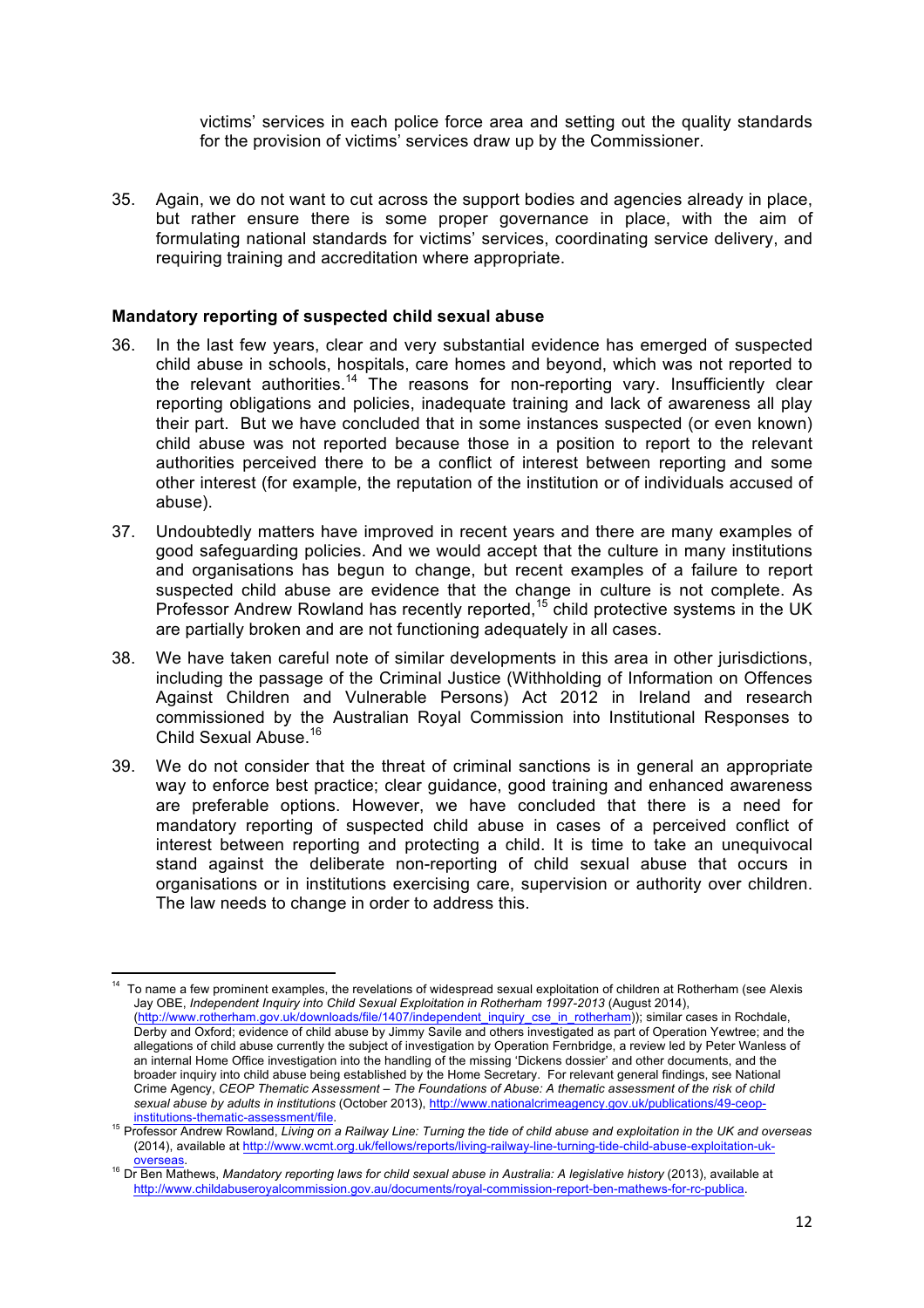- 40. We therefore propose that the Victims' Law should include a clear obligation to report suspected child sexual abuse in specified circumstances, backed up by a criminal sanction for failure to do so. There was widespread support for this proposal amongst most of the individuals and bodies we talked to.
- 41. Although any mandatory reporting scheme will have strengths and weaknesses, in our view the most principled and appropriate model is that put forward by Slater and Gordon: that the criminal offence of failing to report suspected child abuse should apply to those working with children within a 'regulated activity' as defined by the Safeguarding Vulnerable Groups Act 2006, Schedule 4, Pt I. That definition includes the NHS, schools, children's homes, churches and faith organisations and national sports bodies. It would also include professionals such as social workers, teachers (including senior teaching staff), school personnel who have direct and regular contact with children, physicians, nurses and other healthcare workers, counsellors, therapists and other mental health professionals, childcare providers and police officers. Anyone working *in loco parentis* should also be covered as they have regular contact with young people and could be required to supervise overnight activities (for example, Scouts and Guides leaders). People volunteering on charity help-lines would not be mandated, in order to guard against fears that this would stop children contacting them for advice and help.
- 42. We recognise that some victims have called for a wider group to be covered by the criminal provisions on mandatory reporting, and we recognise the strength of that argument. At this stage, however, we think it is better to start with a more limited scheme and to assess the results before considering a possible expansion of the category of individuals covered.
- 43. It is important that any mandatory reporting regime does not cut across or undermine good safeguarding policies and practice. It is also important to preserve a safe space for children to disclose to adults without immediately triggering a police response. Therefore we consider that mandatory reporting should focus on the situations that call for it, namely conflict of interest situations.
- 44. **Recommendation 4.** We therefore propose a straightforward criminal sanction for failure to report suspected child abuse by those working with children within a regulated activity. The sanction should have a clear exemption or defence, namely that the individual in question had complied with the safeguarding policy relevant to him/her.
- 45. The purpose of the clear exemption or defence would be to promote compliance with existing safeguarding policies, reduce the likely volume of mandatory reports and to give clarity and comfort to those working with children, for example all those working in schools, that so long as they follow the relevant safeguarding policies they have nothing to fear from a mandatory reporting scheme.
- 46. The anticipated result of including such a provision will be culture shift. First, it will be incumbent on all organisations and individuals providing regulated activities to ensure that they have in place safeguarding policies that are fit for purpose and up to date. Second, the need for active compliance with safeguarding policies will be publicised and prioritised.

# **A right to have an allegation recorded**

47. Having a crime recorded by the police is an important aspect of victims' rights in the criminal justice system. Until a record is made, no investigation, no charges, no prosecution and no sentence can follow. Moreover the *EU Directive on Victims' Rights*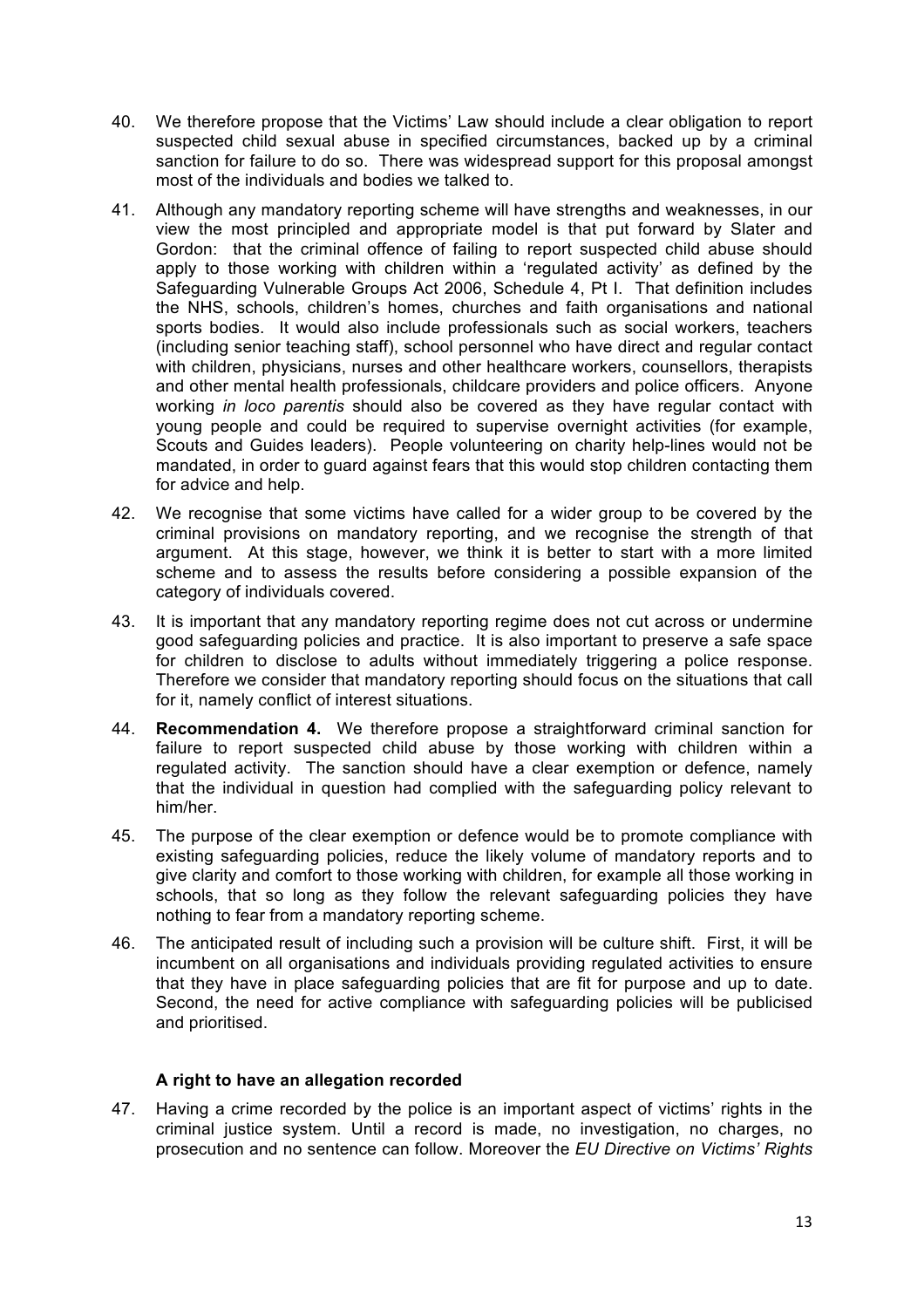makes provision for incident reporting which requires the acknowledgement of criminal complaints and the allocation of a file number $^{17}$ .

- 48. More than a decade ago the police, supported by the Home Office, made significant changes to the recording standards<sup>18</sup> so that crimes should be recorded as and when the victim makes their first report. However, recent Inspectorate reports on crime recording have shown that there is still substantial slippage and this is particularly the case with allegations of sexual assault and domestic violence. There is a persistent culture in many forces in favour of a pre-investigation to see whether a crime has been committed rather than acceptance of the victim's report.
- 49. Having listened to victims and reviewed the reports on crime recording, we think that the time has come for a victim's 'right to record' an allegation of crime, supported by an ability to appeal a refusal by the police to accept the report.
- 50. **Recommendation 5.** We recommend that the next government consults as soon as possible about a new, enforceable, Code of Practice, for crime reporting and recording which would:
	- (a) Require the police to record a victim's allegation when made;
	- (b) Ensure that the victim had access to the online record of their crime and the progress of the investigation;
	- (c) Provide the victim with a right of appeal where their allegation was not recorded or where the record did not match their allegation; and
	- (d) Make a breach of the Code of Practice potentially a misconduct issue.

#### **Dispelling myths and stereotypes**

<u> 1989 - Jan Samuel Barbara, margaret e</u>

- 51. Having put more some governance around victims' services, the next issue is how victims are treated when they come forward. There is clear evidence that, in some cases, even if a victim does pluck up the courage to come forward, they are met with a number of assumptions about how 'real' victims behave. The task of the police and prosecutors in assessing the likelihood that a victim will be believed in court is not easy. But until relatively recently, based on their experience of what actually happens in courtrooms across the country every day, police and prosecutors adopted crude tests such as whether the victim reported the crime swiftly to the police, whether the victim was able to give a coherent and full account first time, whether the victim had returned to the perpetrator, and whether the victim was affected by drink or drugs.
- 52. This tick-box exercise may characterise the 'model' victim, but it does so at the expense of other victims who are often vulnerable to crime precisely because they are unable to trust those in authority, they use alcohol, they return to the perpetrators of the offences against them and, not infrequently, they self-harm or have other mental health issues. If the criteria for testing their credibility match the characteristics that make them vulnerable in the first place, we have a fundamental flaw in our approach.
- 53. There are other problems. Organisations we consulted, including Refuge, noted that clients are experiencing continuing problems with the response of police officers and other professionals within the criminal justice system in not responding to calls for help with the seriousness and urgency deserved. This has been confirmed by HMIC's

<sup>17</sup> *Directive 2012/29/EU of the European Parliament and of the Council of 25 October 2012 establishing minimum standards on the rights, support and protection of victims of crime*, OJ L 315, 14.11.2012,

<sup>&</sup>lt;sup>18</sup> The National Crime Recording Standard was introduced nationally on 1 April 2002 as part of the Home Office Counting Rules for Recorded Crime, following Home Office, *Review of Police Forces' Crime Recording Practices*, HORS 204 (2000) and HMIC, *On the Record* (2000).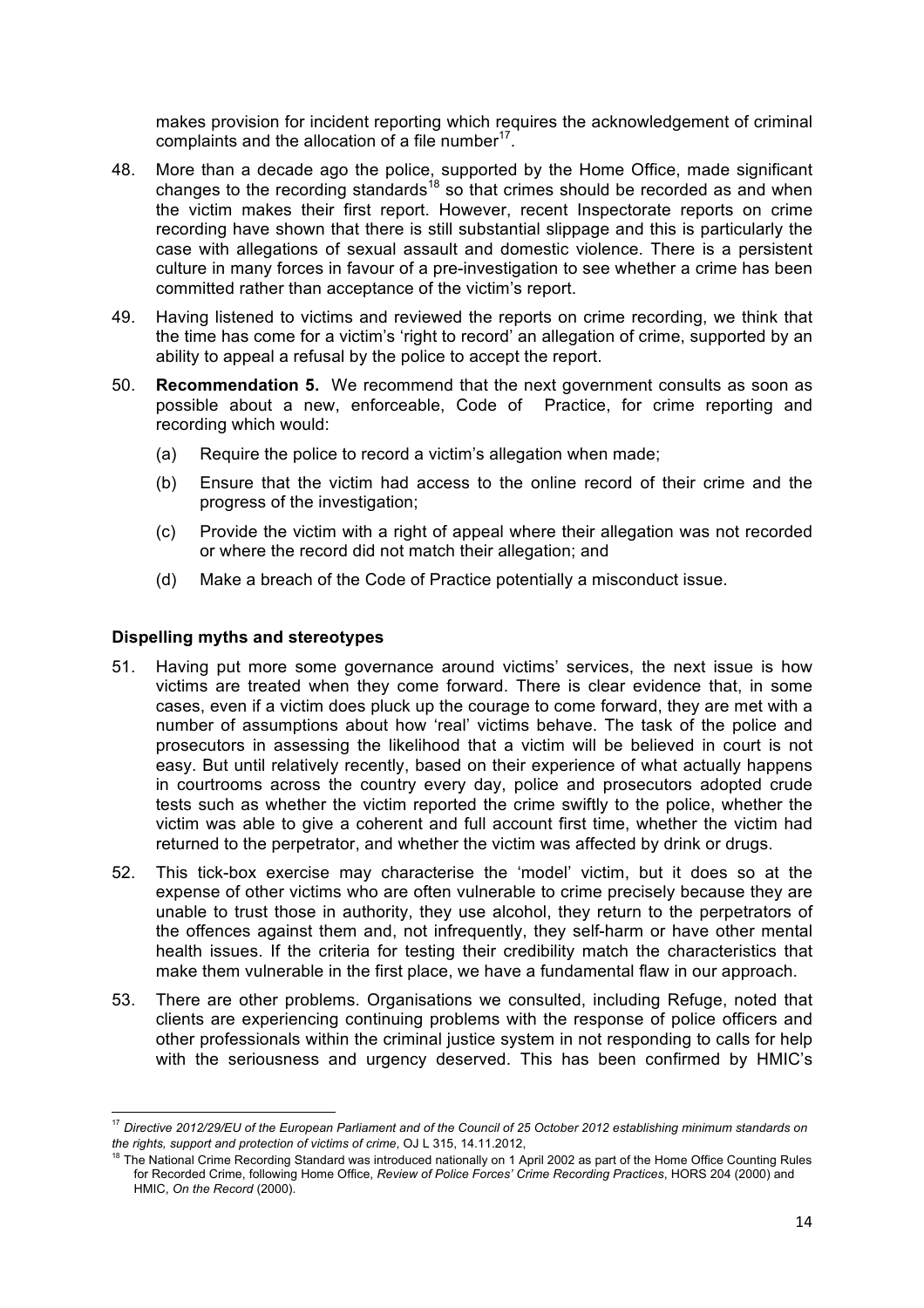recent report into the national police response to domestic violence,<sup>19</sup> which found that the overall police response to domestic abuse was insufficient. A contributing factor was that officers lack the skills and knowledge to engage confidently and competently with victims of domestic abuse.<sup>20</sup>

- 54. In October 2013, the CPS issued new guidelines for prosecutors in child sexual abuse cases.<sup>21</sup> These guidelines made clear that police and prosecutors must focus on the overall credibility of an allegation rather than the perceived weaknesses of the person making it. A number of common myths and stereotypes which do not withstand scrutiny were listed, including:
	- The victim invited sex by the way they dressed or acted;
	- The victim used alcohol or drugs and was therefore sexually available;
	- The victim didn't scream, fight or protest so they must have been consenting;
	- The victim didn't complain immediately, so it can't have been a sexual assault;
	- The victim is in a relationship with the alleged offender and is therefore a willing sexual partner;
	- A victim should remember events consistently;
	- Children can consent to their own sexual exploitation;
	- Child sexual exploitation is only a problem in certain ethnic/cultural communities;
	- Only girls and young women are victims of child sexual abuse;
	- Children from black and minority ethnic backgrounds are not abused;
	- There will be physical evidence of abuse.
- 55. It was always envisaged that these guidelines would mark the first step of a fundamental shift in thinking in relation to all victims of personal and sexual violence. The time has now come to ensure that those steps are taken and to give them a degree of statutory underpinning.
- 56. **Recommendation 6.** Therefore we recommend that all bodies and agencies charged with delivering criminal justice or victims' services should agree a timetable for completing the steps necessary to reflect and entrench the shift in approach to myths and stereo types set out in the CPS 2013 guidelines. This should include, but not be limited to, guidelines, training and monitoring.
- 57. Moreover the Victims' Commissioner should include in a report to be laid before Parliament on an annual basis an assessment of the steps taken with such recommendations as the Commissioner considers necessary and appropriate.

# **Victims' right of review**

58. When a decision is taken not to bring criminal charges or to discontinue a criminal case, that is a 'final' decision for a victim. At the moment, the only legal recourse a victim has to challenge such a decision is to bring legal proceedings for judicial review.

<sup>&</sup>lt;u> 1989 - Jan Samuel Barbara, margaret e</u> <sup>19</sup> Her Majesty's Inspectorate of Constabulary, *Everyone's Business: Improving the Police Response to Domestic Abuse* (2014), available at https://www.justiceinspectorates.gov.uk/hmic/wp-content/uploads/2014/04/improving-the-police-

response-to-domestic-abuse.pdf. <sup>20</sup> Ibid, pp. 6-7. <sup>21</sup> CPS, *Guidelines on Prosecuting Cases of Child Sexual Abuse* (October 2013), http://www.cps.gov.uk/legal/a\_to\_c/child\_sexual\_abuse/.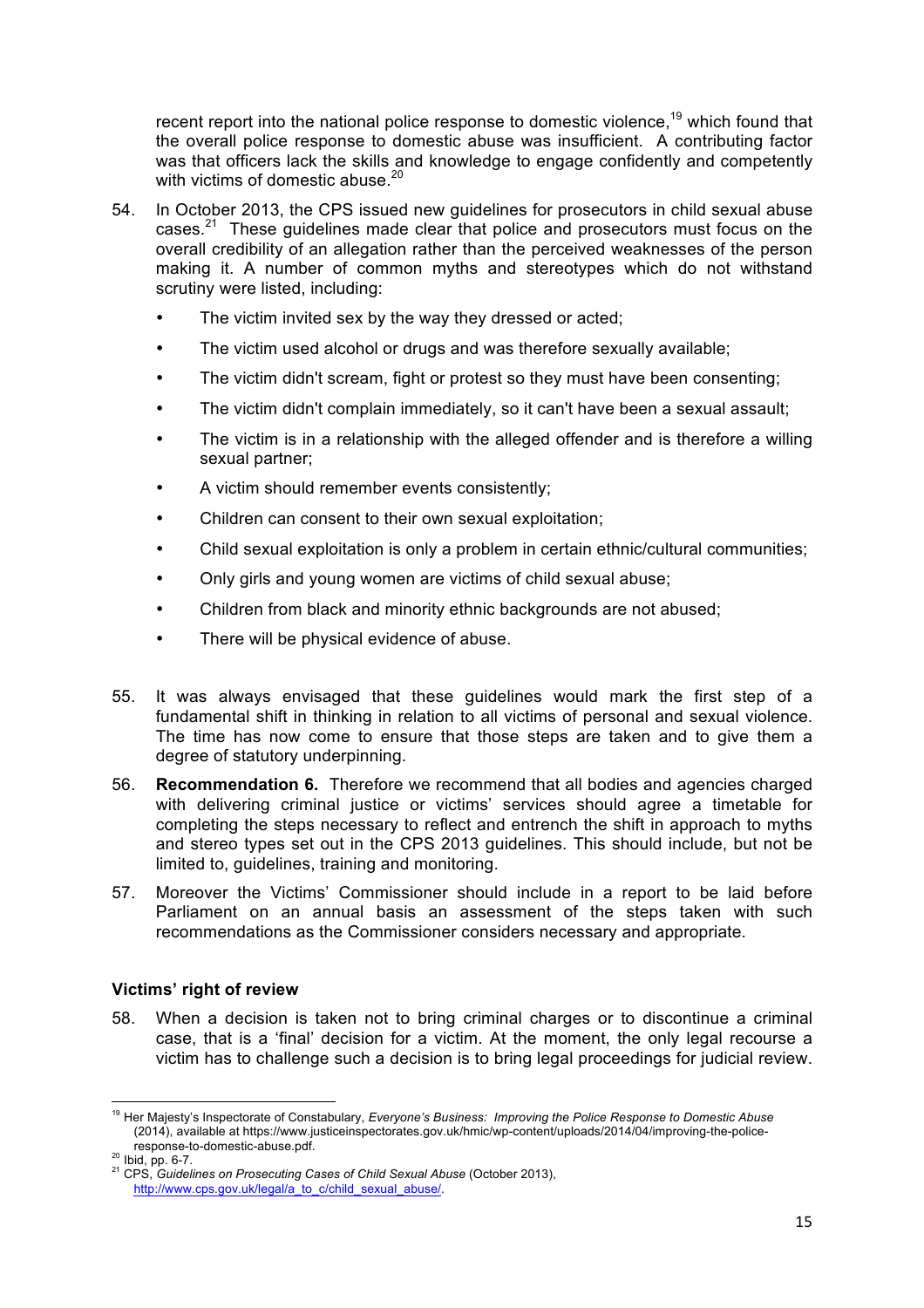Such proceedings are time consuming and costly for the victim and for the challenged authority (police or prosecutors).

- 59. For many years, it was rare for police and prosecutors to reverse their decisions, even when they were wrong. It was considered important that decisions, even when later shown to be questionable, were final and could be relied on. That approach was intended to inspire confidence in the criminal justice system, but in reality it had the opposite effect. Refusing to admit mistakes seriously undermines public trust in the criminal justice system. Moreover, the EU Directive on victims' rights now requires member states to put in place a right of review of decisions not to prosecute, $22$  and the Court of Appeal has given guidance on the issue.<sup>23</sup>
- 60. In 2012, the CPS introduced the *Victims' Right of Review* scheme<sup>24</sup> allowing any victim of crime, which includes bereaved family members, to seek a review of any decision to charge, to discontinue or to offer no evidence in a case. This is a voluntary scheme and has worked well in practice, but it now needs to be entrenched in law and developed.
- 61. **Recommendation 7.** Two changes to the right to review regime should be made:
	- (a) The scheme needs to be extended to the police so that any decision not to bring criminal charges or to discontinue a criminal case can be reviewed whether taken by the police or a prosecutor; and
	- (b) The scheme needs to be underpinned by statute so that it is uniform, accessible and effective for victims in all police force areas.

We have not spelt out the precise mechanism for putting a *Victims Right of Review* scheme on a statutory footing because it will be necessary to consult with the relevant agencies and with the Parliamentary and Health Service Ombudsman before doing so. But we are clear that the scheme should be underpinned in law.

# **The Victims' Code**

- 62. The latest version of the Code of Practice for Victims was published by the Ministry of Justice in October 2013. It is an improvement on what came before and covers victims' 'entitlements' to information, consultation, support, victim personal statements, compensation and complaints. However, it is not legally enforceable.
- 63. This has two results. First, victims do not consider that they have 'rights' as such. Second, the relevant service providers do not give the Victims' Code the priority it deserves. For example, many of those we consulted referred to the importance of timely provision of information to victims during the criminal justice process. The Code provides timeframes for the communication of information about hearings, bail decisions and decisions not to prosecute, but we heard a good deal of evidence that these timeframes are not being complied with. The Code also provides for needs assessment of victims, but again we heard a good deal of evidence about shortcomings in this regard.
- 64. These findings are consistent with those set out by the Victims' Commissioner in a recent report which found that compliance with the Victims' Code is inadequate and that "victims are often left feeling confused, ignored and dismissed", as well as being

<u> 1989 - Jan Samuel Barbara, margaret e</u>

<sup>22</sup> *Directive 2012/29/EU of the European Parliament and of the Council of 25 October 2012 establishing minimum standards*  on the rights, support and protection of victims of crime, OJ L 315, 14.11.2012, pp. 57-73, Art 11.<br><sup>23</sup> R v Christopher Killick [2011] EWCA Crim 1608.<br><sup>24</sup> See CPS, Victims' Right to Review Scheme http://www.cps.gov.uk/vi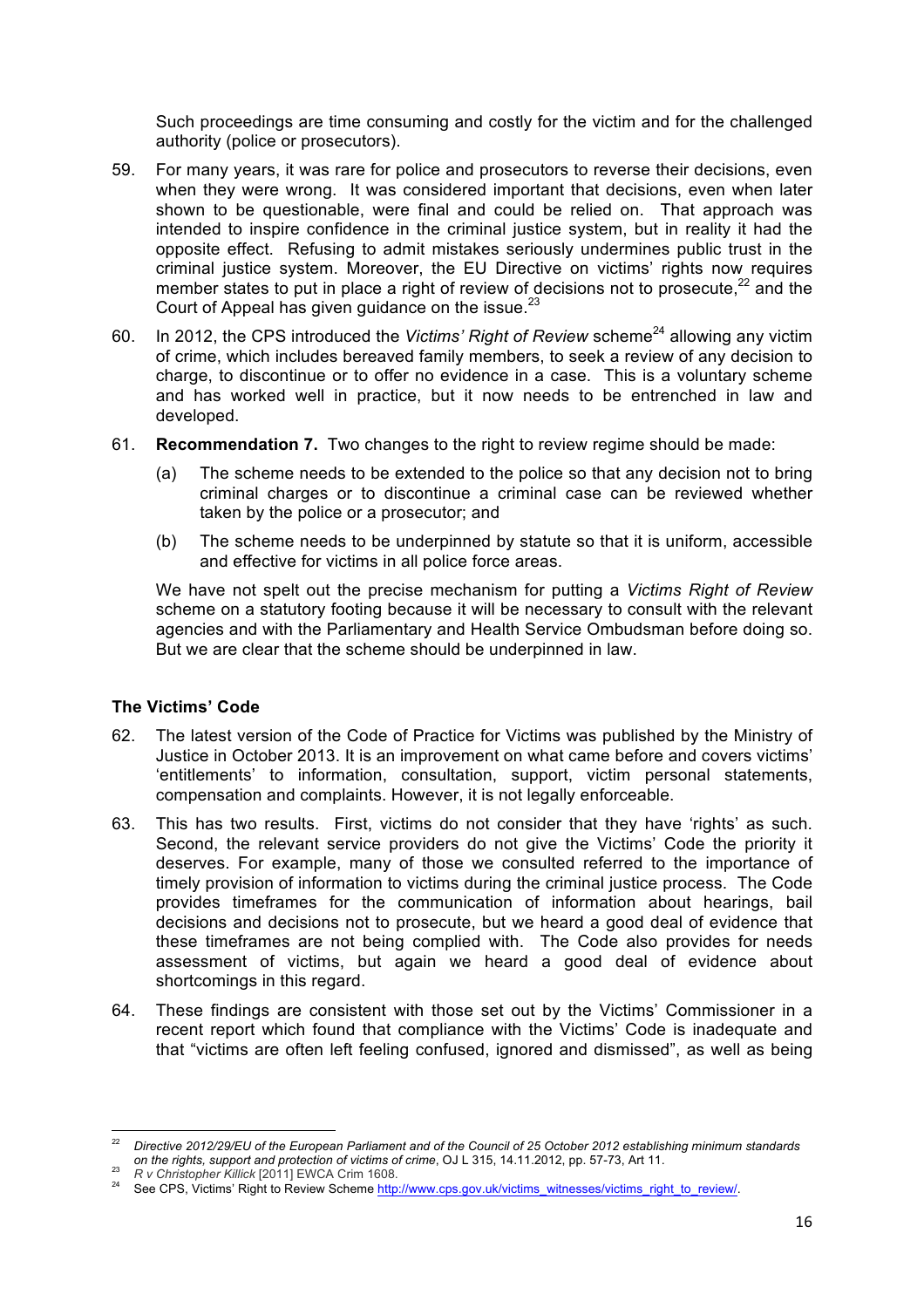unaware of their entitlements under the Victims' Code.<sup>25</sup> The Victims' Commissioner found there to be "a gap between what the criminal agencies describe and what victims experience $^{26}$ 

- 65. Since the Victims' Code is already in existence and all service providers have already signed up to provide the 'entitlements' in the Code, we think it would be a retrograde step to abandon it. Instead we propose giving it legal teeth. This idea received strong support from many of those we consulted.
- 66. **Recommendation 8.** Accordingly we propose that the Victims' Code should be clarified and, where necessary, broadened. Periodic review of the contents of the Code by the Victims' Commissioner should continue to ensure that the rights set out in the Code are developed and strengthened over time.
- 67. Further, there should be clear and strong legal enforcement of the Victims' Code which is underpinned by statute.
- 68. Since 3 April 2006 the Parliamentary and Health Service Ombudsman has had statutory responsibility to consider complaints, referred by MPs, from those who complain that their rights under the Victims' Code have not been met. Although there are examples of strong findings and not insignificant compensation awards having been made, the number of cases reaching the Ombudsman is very low and the requirement not only to exhaust the internal complaints mechanisms of the agency in question and to then refer a complaint via an MP render the scheme far too slow and cumbersome from a victim perspective. Something much more practical and effective is needed.
- 69. The options are therefore to reinforce and expand the role and powers of the Parliamentary and Health Service Ombudsman, stripping away the slow and cumbersome features or to create a separate enforcement regime. Clearly this needs careful thought and consultation and, for that reason, we are not wedded to a specific enforcement body.
- 70. However we are very clear that whatever enforcement regime is decided upon, it must be underpinned by statute and the essential features of any scheme must include direct access by victims, a clear power to investigate whether the Code had been breached, a hands on practical approach to problem solving and ultimately a clear power to impose sanctions which should include:
	- (a) Publishing a finding of breach of the Victims' Code;
	- (b) Awarding compensation payments;
	- (c) A power to refer individuals who breach the Victims' Code to their relevant professional body where appropriate; and
	- (d) A power to recommend an inspection by the Inspectorate relevant to the organisation liable for the breach of the Victims' Code where appropriate (for example, in a case of repeated breaches).

Moreover, all findings of the enforcement body should be collated and published on an annual basis and be included in the Victims' Commissioners' annual report to Parliament.

<sup>&</sup>lt;u> 1989 - Jan Samuel Barbara, margaret e</u> <sup>25</sup> Victims' Commissioner, *A Review of Complaints and Resolution for Victims of Crime* (January 2015),

http://victimscommissioner.org.uk/wp-content/uploads/2015/01/A-Review-of-Complaints-and-Resolution-for-Victims-of- $\frac{\text{Crime}_{26}}{\text{D} \cdot \text{S}}$  P.5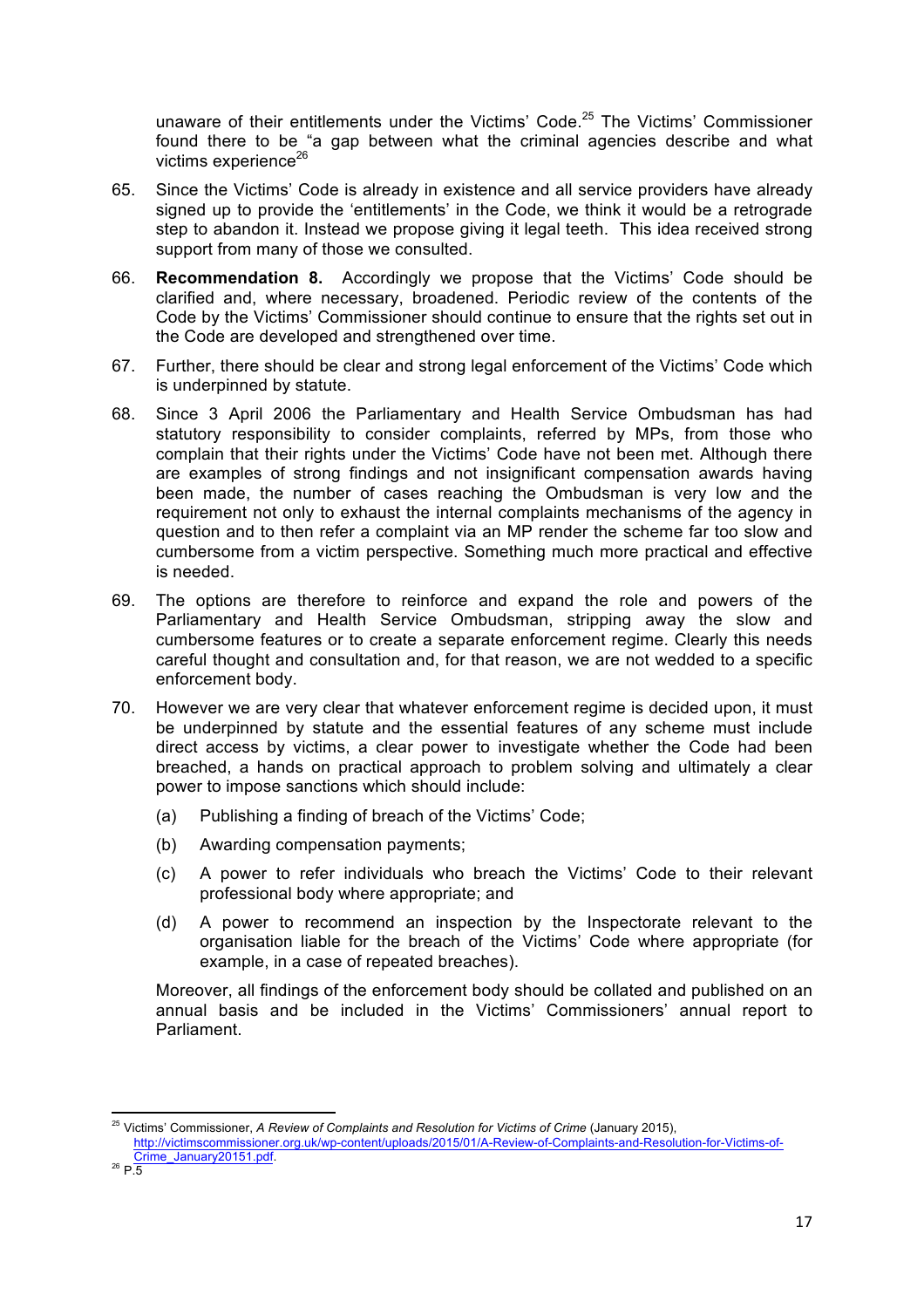#### **The courtroom experience**

<u> 1989 - Jan Samuel Barbara, margaret e</u>

- 71. We considered evidence and submissions regarding victims' experiences in the courtroom. We heard positive reports about services provided by the Witness Care Unit and Family Liaison Officers. However, victims who had been witnesses in court generally reported that giving evidence was a traumatic and intimidating experience in which uncertainty played a large part. We heard that prosecutors are often under the misapprehension that witnesses cannot be informed about potential areas of questioning or warned that the case may be put to them that they are not telling the truth.
- 72. Support provided to victims who are witnesses is variable, particularly in relation to special measures, which are sometimes refused or not requested. MIND submitted evidence that people with mental health problems can find attending court acutely distressing. Special measures and pre-trial visits made a positive difference to the overall experience, but not all victims had been offered them. MIND noted that the Serious Case Review of the Francis Andrade case, led by Professor Hilary Brown.<sup>27</sup> found that Mrs Andrade was offered special measures but had refused them because she felt they would reveal her mental health problems, which may have undermined her credibility in court.<sup>28</sup>
- 73. Particular concerns were raised by NSPCC and Lexicon Limited about ensuring that safeguarding policies are integrated into court practice in cases where children are giving evidence. In this regard we took note of forthcoming research by Laura Hoyano examining reform proposals and making recommendations for obtaining best evidence from children and vulnerable witnesses. $29$  Those we consulted were also concerned that there are currently no reliable processes in place for the collection of data and feedback in relation to court support processes.
- 74. We note the piloting of video recording of cross examination under section 28 of the Youth Justice and Criminal Evidence Act 1999, which allows for the pre-recording of the cross-examination of vulnerable or intimidated witnesses before the trial. We support this initiative and look forward to its evaluation in due course. We also note and support the steps taken recently by the Bar Council and others to improve training for advocates dealing with vulnerable witnesses and again look forward to their evaluation in due course.
- 75. Rather than enshrine these important developments in law, which could risk inhibiting their further progress, we recommend that they be subject to monitoring and evaluation by the Victim Commissioner on an ongoing basis.
- 76. **Recommendation 9**: Accordingly we propose that the Victims' Commissioner should include in a report to be laid before Parliament on an annual basis an assessment of the steps taken to support victims and witnesses in giving their best evidence along with such recommendations as the Victims' Commissioner considers necessary and appropriate.
- 77. There is growing evidence of the unacceptability of the conduct of some lawyers in court and some evidence of the failure of some Judges properly to control proceedings (for example, in allowing repeated and highly aggressive cross-examination in cases of sexual violence). Although we accept that this is by no means the norm, this needs to be tackled effectively.
- 78. In the course of our work, several groups and individuals called into question the impact on victims of the adversarial nature of our criminal justice system. We share

<sup>27</sup> Professor Hilary Brown, *Surrey County Council: Safeguarding Adults Board – The death of Mrs A: A Serious Case Review* 28 Ibid, 20.<br>
29 Laura Hoyano, 'Reforming the Adversarial Trial for Vulnerable Witnesses' (Criminal Law Review, forthcoming 2015).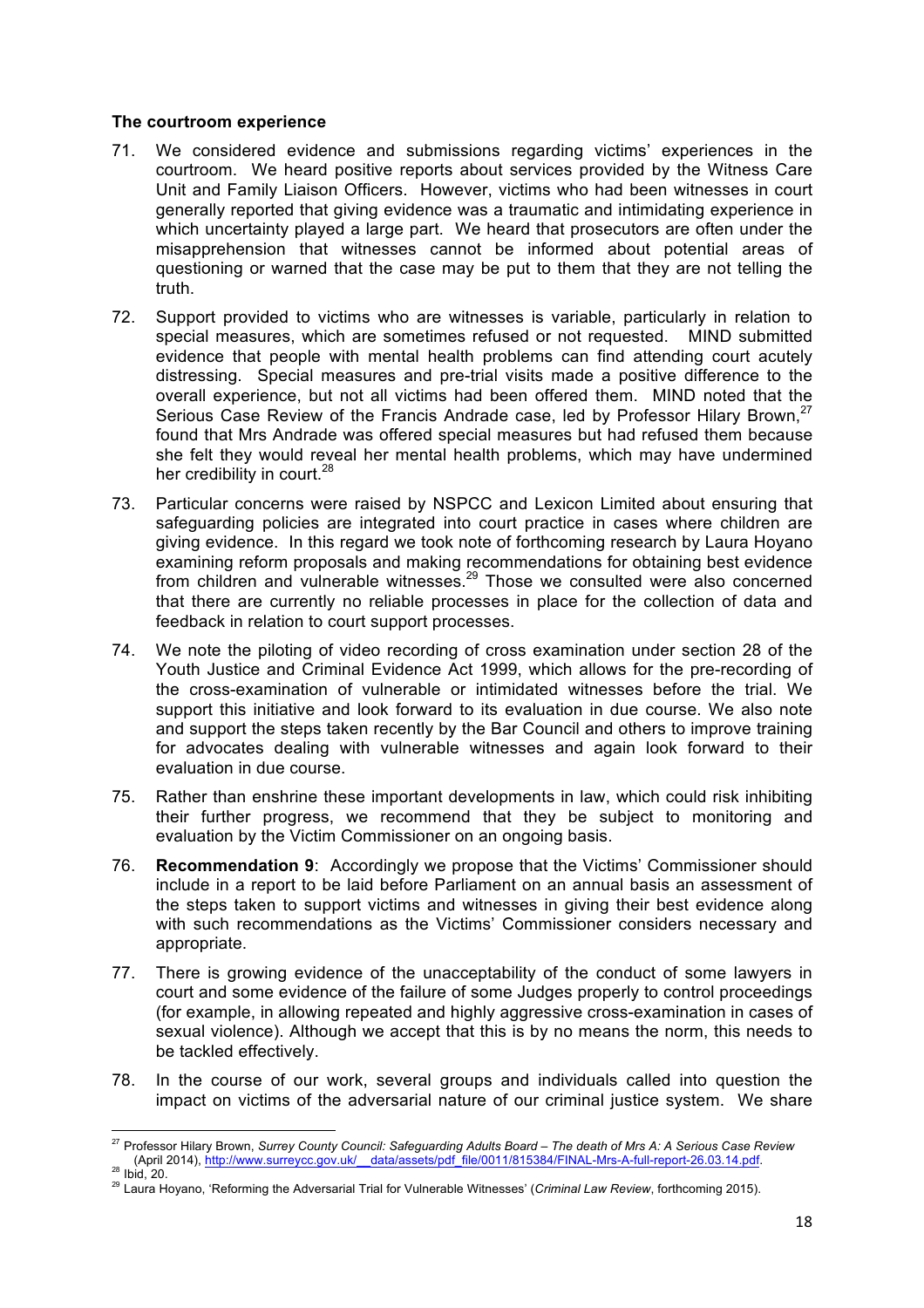some of their concerns. However, we have concluded that any discussion about the nature of our criminal justice procedures should take place outside the confines of a Victims' Law. If some change is needed, that requires a full constitutional debate, clear evidence and, above all, consensus. We have therefore concentrated our efforts on improving the way victims are dealt with in court within our existing adversarial model.

- 79. We were struck by evidence that some judges make good use of 'ground rules' hearings, pursuant to the power set out in Criminal Practice Direction General Matters  $3E<sub>1</sub><sup>30</sup>$  which set out in advance how a trial is to be conducted, give scope for control of questioning and allow victims to know in advance how certain matters will be dealt with. We consider that this model should be developed and entrenched. In particular, the *power* to hold a 'ground rules' hearing should be turned into a *duty* to do so in some cases.
- 80. **Recommendation 10.** We therefore propose that in Crown Court cases where oral evidence is required to be given by a child, via an intermediary, by a complainant in a sexual offence case, or by a vulnerable witness, the Judge should be under a statutory duty to hold a ground rules hearing. The ground rules hearing should be at an early stage, including at the preliminary hearing or Plea and Case Management Hearing in a criminal case.
- 81. Once the statutory duty to hold ground rules hearings has been established in law, it should be for the Criminal Procedure Rules Committee to set out what a Judge should consider and, where appropriate, make provision for. But, in our view, at least the following should be included:
	- (a) Special measures;
	- (b) Form of questions;
	- (c) Factual matters for cross-examination;
	- (d) Impermissible lines of questioning;
	- (e) Restrictions on advocates putting their case;
	- (f) Comment on evidential inconsistencies;
	- (g) Visual aids and exhibits;
	- (h) Timetabling of witness evidence;
	- (i) Length of cross-examination;
	- (j) Breaks for witnesses;
	- (k) Provisions for multiple witnesses; and
	- (l) Specific rules of judicial intervention.
- 82. An appeal should lie in relation to a decision to hold a ground rules hearing, a decision to class a witness as vulnerable or not to class a witness as vulnerable, a decision as to content or scope of ground rules, and procedural unfairness.
- 83. The intended outcome of ground rules hearings would be to ensure that witnesses and defendants give best evidence and to ensure fairness at the trial for all parties. A Victims' Law could in this way transform best practice into consistent legal reality.
- 84. On this topic we have benefited from expert submissions and advice, particularly from Eleanor Laws QC.

<sup>&</sup>lt;u> 1989 - Jan Samuel Barbara, margaret e</u> <sup>30</sup> Lord Chief Justice of England and Wales, Consolidated Criminal Practice Directions, 3 March 2013, http://www.judiciary.gov.uk/wp-content/uploads/JCO/Documents/Practice+Directions/Consolidated-criminal/criminalpractice-directions-2013.pdf.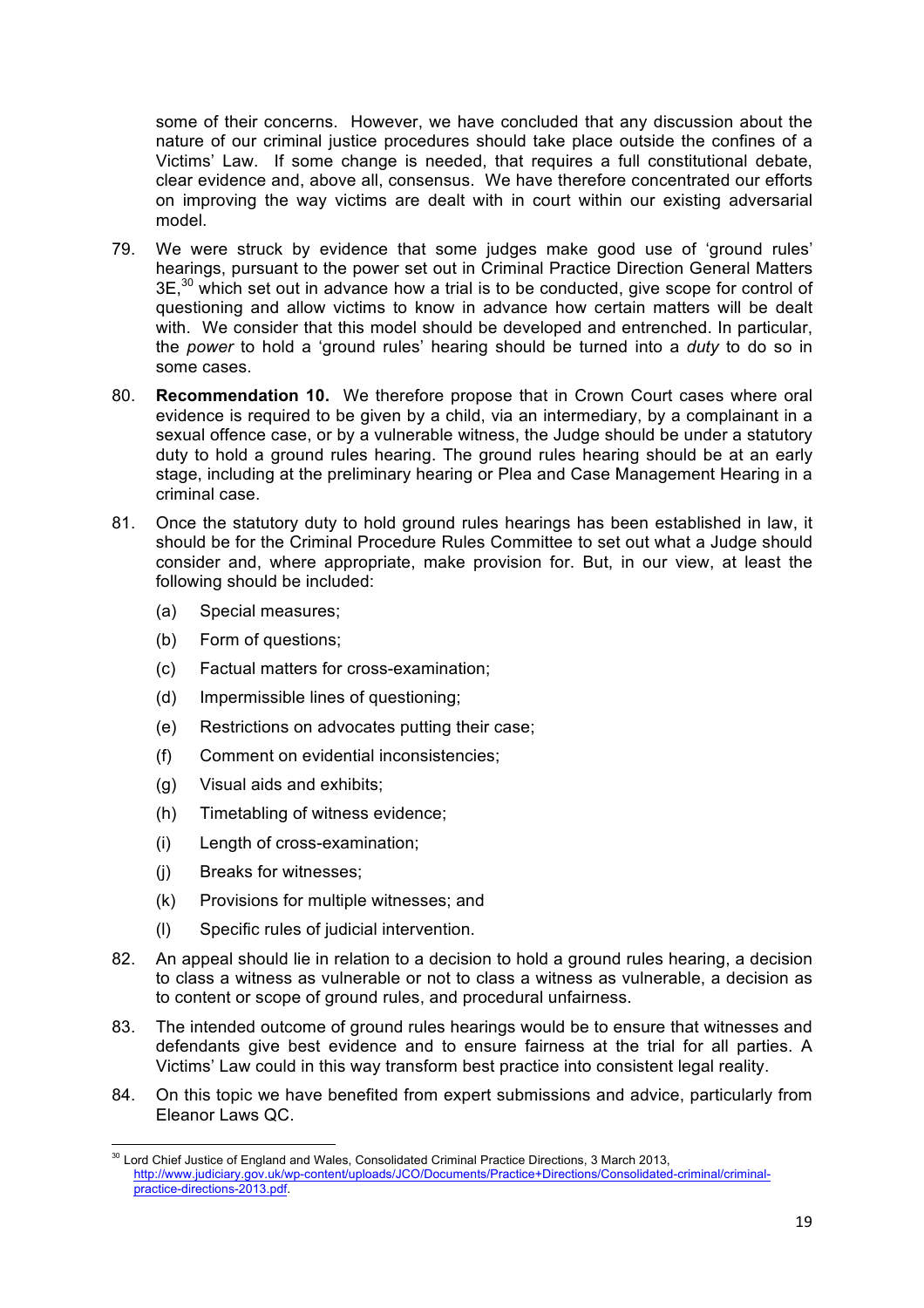#### **Periodic review of homicide cases**

- 85. Bereaved families and those we consulted from AADFA and Justice After Acquittal are very concerned that where a family member has been killed and no one has been brought to justice or there has been an acquittal, there is no framework governing whether and when the case will be reviewed by police and prosecutors. It is left to the discretion of officers in each police force area. This is unsatisfactory.
- 86. We consider that it ought to be possible for police and prosecutors to agree and adopt national standards for the periodic review of these cases. The issue was thoroughly reviewed by Victims' Commissioner Louise Casey in 2011,<sup>31</sup> and the CPS has published relevant guidance.<sup>32</sup> Draft standards were drawn up in 2012 and agreement between ACPO and the CPS was nearly reached. We consider that it is now time to close this gap.
- 87. **Recommendation 11.** We therefore propose that the Victims' Law should make provision for the agreement and adoption of national standards for periodic review of homicide cases where no one has been brought to justice or there has been an acquittal. We do not consider that it is sensible to set the standards in legislation, but instead propose imposing a statutory duty on the police and the CPS set out in a Victims' Law to agree and adopt standards, which should then be approved by the Victims' Commissioner.
- 88. We are conscious that a strong case can be made for extending these standards to other cases. However, at this stage, our preferred approach is to limit the minimum standards to homicide cases and recommend that the extension of the scheme be considered once it is in use and has been monitored.

<u> 1989 - Jan Samuel Barbara, margaret e</u>

<sup>31</sup> Louise Casey CB, *Review into the Needs of Families Bereaved by Homicide* (July 2011),

http://www.justice.gov.uk/downloads/news/press-releases/victims-com/review-needs-of-families-bereaved-by-homicide.pdf. 32 CPS, *Homicide Cases – Guidance on CPS service to bereaved families*,

http://www.cps.gov.uk/legal/v\_to\_z/homicide\_cases\_-\_guidance\_on\_cps\_service\_to\_bereaved\_families/.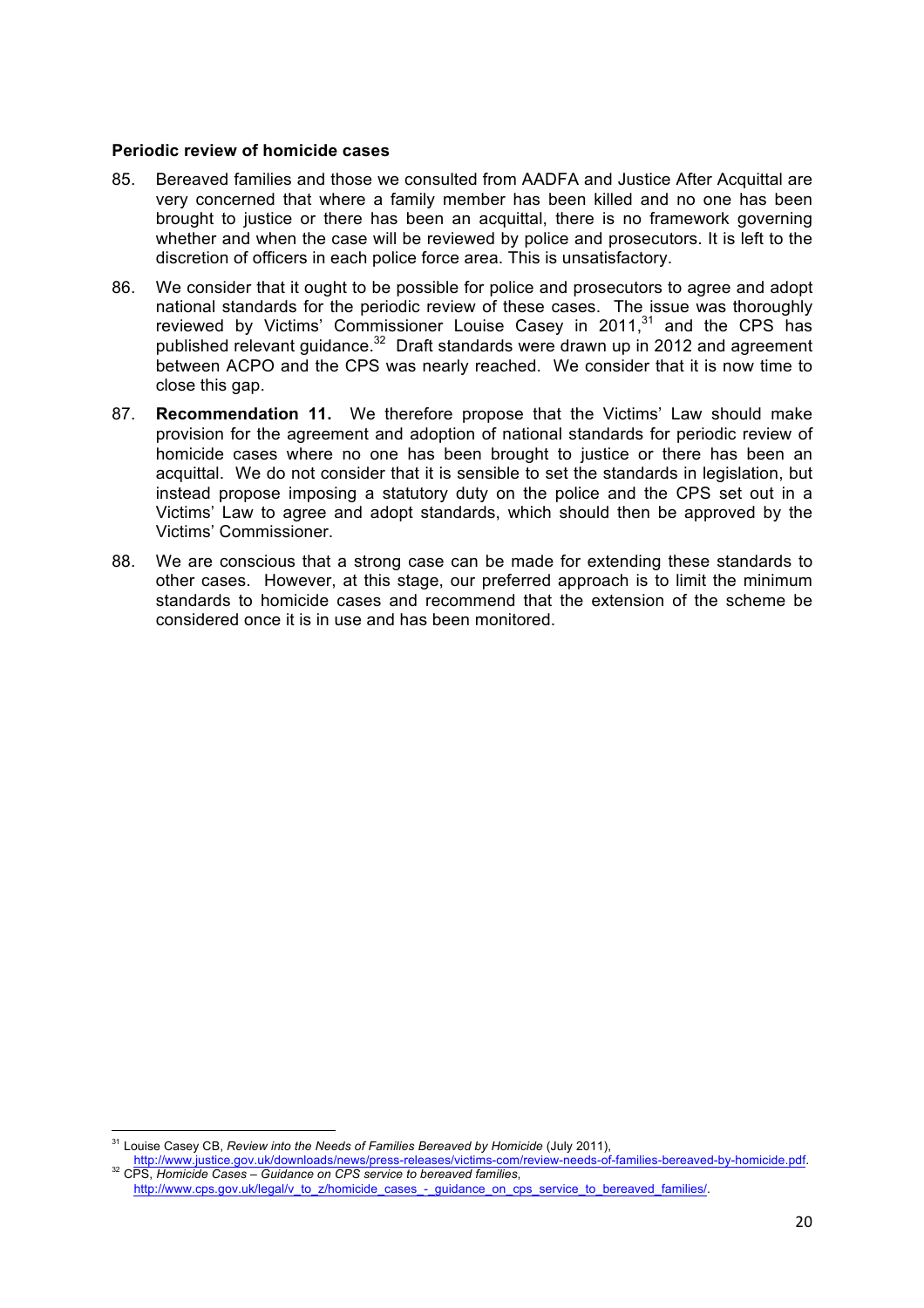# **IV. WIDER RECOMMENDATIONS**

#### **Victim satisfaction.**

89. We are struck by the fact that, although the mantra that 'victims are at the heart of the criminal justice system' has been repeated for some years, there has never been any uniform and consistent way of measuring victim satisfaction with the service provided to them.

We recognise that partial measures have been put in place from time to record victim satisfaction, but consider that the time has come for a well-thought through scheme, monitored by the Victims' Commissioner for measuring victim satisfaction consistently over time.

90. **Recommendation 12**: The Victims' Commissioner should consult upon and devise a scheme for measuring victim satisfaction consistently over time.

# **Restorative justice**

- 91. For some victims, the court process for dealing with crime can bring closure. But in many cases of less serious offending, out of court disposal and/or restorative justice can bring real benefits both to victims and offenders.
- 92. Recently there have been steps to bring consistency to the provision of out of court disposals and/or restorative justice and we support those steps.
- 93. Those steps should now be assessed and evaluated from a victims' perspective. We note that in Operation Turning Point in the West Midlands, researchers conducted a randomised controlled trial comparing the experience of victims whose cases were diverted with those whose cases were prosecuted. Initial findings from the early stages of the trial suggested that victims had a mixed experience from both options. However once the police invested in better training and a more focused service the victims whose cases were diverted were generally satisfied and much more so than those whose cases went to court.
- 94. We would like to see the approaches developed in Operation Turning Point tested in other areas. They showed that where victims are convinced that the police are taking their crimes seriously and make credible efforts through diversion to reduce the likelihood that the offender will reoffend, victims are both satisfied and supportive.
- 95. **Recommendation 13**: Steps to bring consistency to the provision of out of court disposals and/or restorative justice should be assessed and evaluated from a victims' perspective.

# **Equality and discrimination.**

- 96. Almost everyone with any experience of our criminal justice system recognises the inequality of treatment that still bedevils our criminal justice system. Numerous studies have highlighted particular aspects of this discrimination and steps have been taken to improve the service and treatment provided. Transforming our criminal justice *system* to a criminal justice *service* will require a relentless focus on discrimination – both personal and institutional and both direct and indirect – and on the damage that it does to the effectiveness of our system in protecting victims.
- 97. No change to the way victims are treated would be complete without a clear commitment to meaningful, penetrating and overarching equality impact assessments conducted on a periodic basis. No such assessments have yet been devised for our criminal justice system and we consider that this gap now needs to be filled. We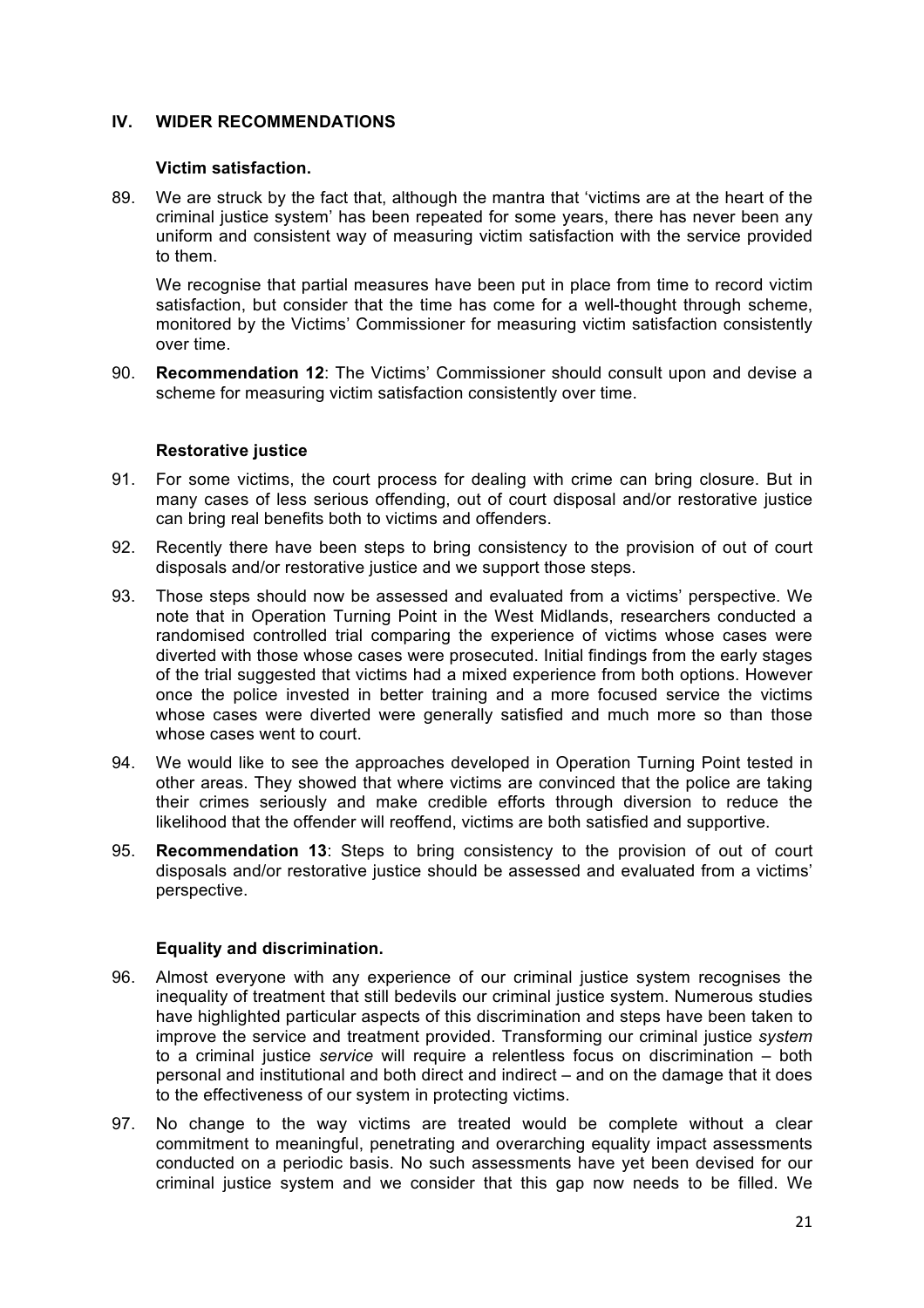therefore recommend that meaningful, penetrating and overarching equality impact assessments of the way victims are treated in our criminal justice system should be integrated into the changes we propose in this report. In the first instance, the Victims' Commissioner, after consultation, should draw up and publish proposals for the devising and carrying out of these impact assessments.

98. **Recommendation 14**: The Victims' Commissioner should, after consultation, draw up and publish proposals for the devising and carrying out of meaningful, penetrating and overarching equality impact assessments of the way victims are treated in our criminal justice system.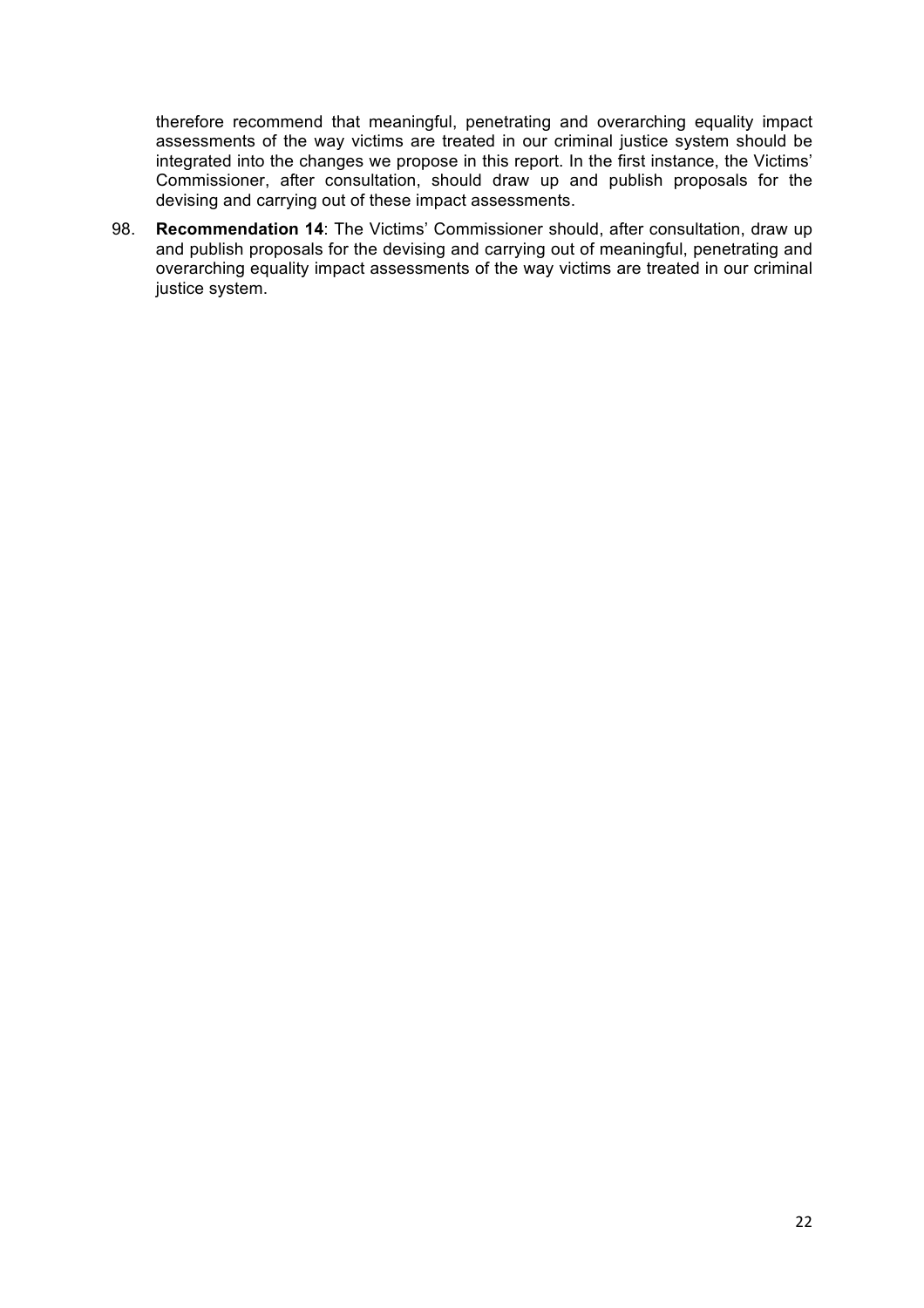# **V. SUMMARY OF RECOMMENDATIONS**

**Recommendation 1.** As a first step towards an *Area Victims' Plan* for each police force area (see Recommendation 2 below), those under a statutory duty to deliver criminal justice and victims' services should:

- (a) Be under a duty to work together and with others providing criminal justice and victims' services to map the safe ways to report crime in each police force area;
- (b) Assess the adequacy and effectiveness of the available ways to report crime in each police force area;
- (c) Submit a report on an annual basis to the Victims' Commissioner setting out the findings in relation to each police force area with such recommendations as are considered necessary and appropriate.

**Recommendation 2.** We therefore propose that those under a statutory duty to deliver criminal justice and victims' services in each police force area should:

- (a) Be under a duty to work together and with others delivering criminal justice and victims' services to map victim needs in each police force area;
- (b) Assess the adequacy and effectiveness of the available victims' services in that area;
- (c) Draw up, consult on and publish an *Area Victims' Plan* for the area which clearly sets out how the identified victim needs will be met by the available victims' services;
- (d) Submit the *Area Victims' Plan* to the Victims' Commissioner on an annual basis.

**Recommendation 3.** It should be the statutory duty of the Victims' Commissioner to:

- (a) Asses the adequacy of each Area Victims' Plan.
- (b) Make such recommendations to those charged with delivering criminal justice and victims' services in each police force area as the Commissioner considers necessary and appropriate.
- (c) Draw up clear quality standards for the provision of victims' services.
- (d) Submit a report to be laid before Parliament on an annual basis recording the Commissioner's assessment of each Area Victim Plan, setting out all recommendations made to those charged with delivering criminal justice and victims' services in each police force area and setting out the quality standards for the provision of victims' services draw up by the Commissioner.

**Recommendation 4.** There should be a straightforward criminal sanction for failure to report suspected child abuse by those working with children within a regulated activity. The sanction should have a clear exemption or defence, namely that the individual in question had complied with the safeguarding policy relevant to him/her.

**Recommendation 5.** The next government should consult as soon as possible about a new enforceable Code of Practice for crime reporting and recording which would:

- (a) Require the police to record a victim's allegation immediately;
- (b) Ensure that the victim had access to the online record of their crime and the progress of the investigation;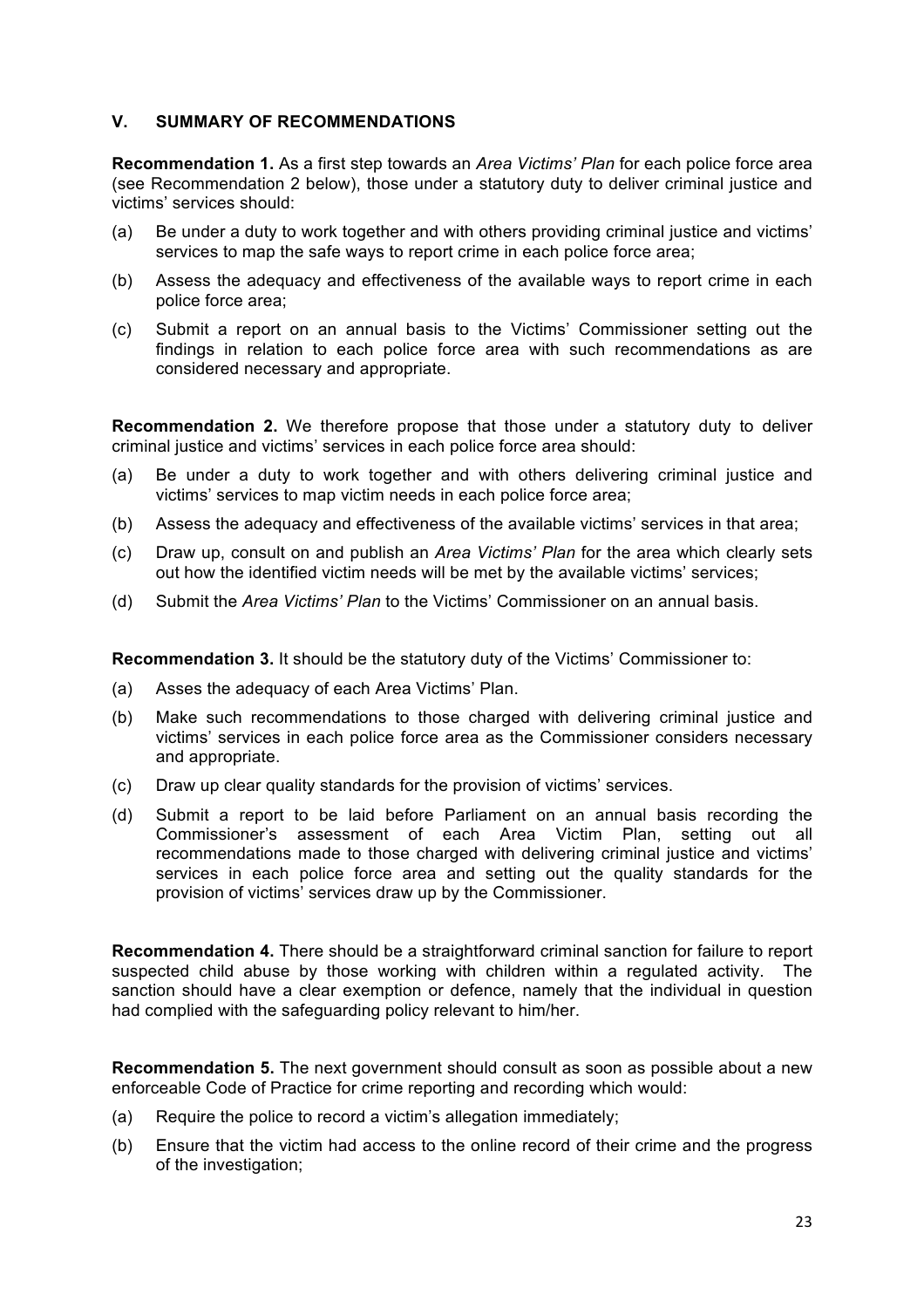- (c) Provide the victim with a right of appeal where their allegation was not recorded or where the record did not match their allegation; and
- (d) Make a breach of the Code of Practice a potential misconduct.

**Recommendation 6.** All bodies and agencies charged with delivering criminal justice or victims' services should agree a timetable for completing the steps necessary to reflect and entrench the shift in approach to myths and stereo types set out in the CPS 2013 guidelines. This should include, but not be limited to, guidelines, training and monitoring.

Moreover the Victims' Commissioner should include in a report to be laid before Parliament on an annual basis an assessment of the steps taken with such recommendations as the Commissioner considers necessary and appropriate.

**Recommendation 7.** Two changes to the *Victims' Right of Review* scheme should be made:

- (a) The scheme needs to be extended to the police so that any decision not to bring criminal charges or to discontinue a criminal case can be reviewed whether taken by the police or a prosecutor, and
- (b) The scheme needs to be underpinned by statute so that it is uniform, accessible and effective for victims in all police force areas.

**Recommendation 8.** The Victims' Code should be clarified and, where necessary, broadened. Periodic review of the contents of the Code by the Victims' Commissioner should continue to ensure that the rights set out in the Code are developed and strengthened over time.

Further, there should be clear and strong legal enforcement of the Victims' Code which is underpinned by statute.

**Recommendation 9.** The Victims' Commissioner should include in a report to be laid before Parliament on an annual basis an assessment of the steps taken to support victims and witnesses in giving their best evidence along with such recommendations as the Victims' Commissioner considers necessary and appropriate.

**Recommendation 10.** In Crown Court cases where oral evidence is required to be given by a child, via an intermediary, by a complainant in a sexual offence case, or by a vulnerable witness, the Judge should be under a statutory duty to hold a ground rules hearing. The ground rules hearing should be at an early stage, including at the preliminary hearing or Plea and Case Management Hearing in a criminal case.

**Recommendation 11.** The Victims' Law should make provision for the agreement and adoption of national standards for periodic review of homicide cases where no one has been brought to justice as there has been an acquittal, which should then be approved by the Victims' Commissioner.

**Recommendation 12**: The Victims' Commissioner should consult upon and devise a scheme for measuring victim satisfaction consistently over time.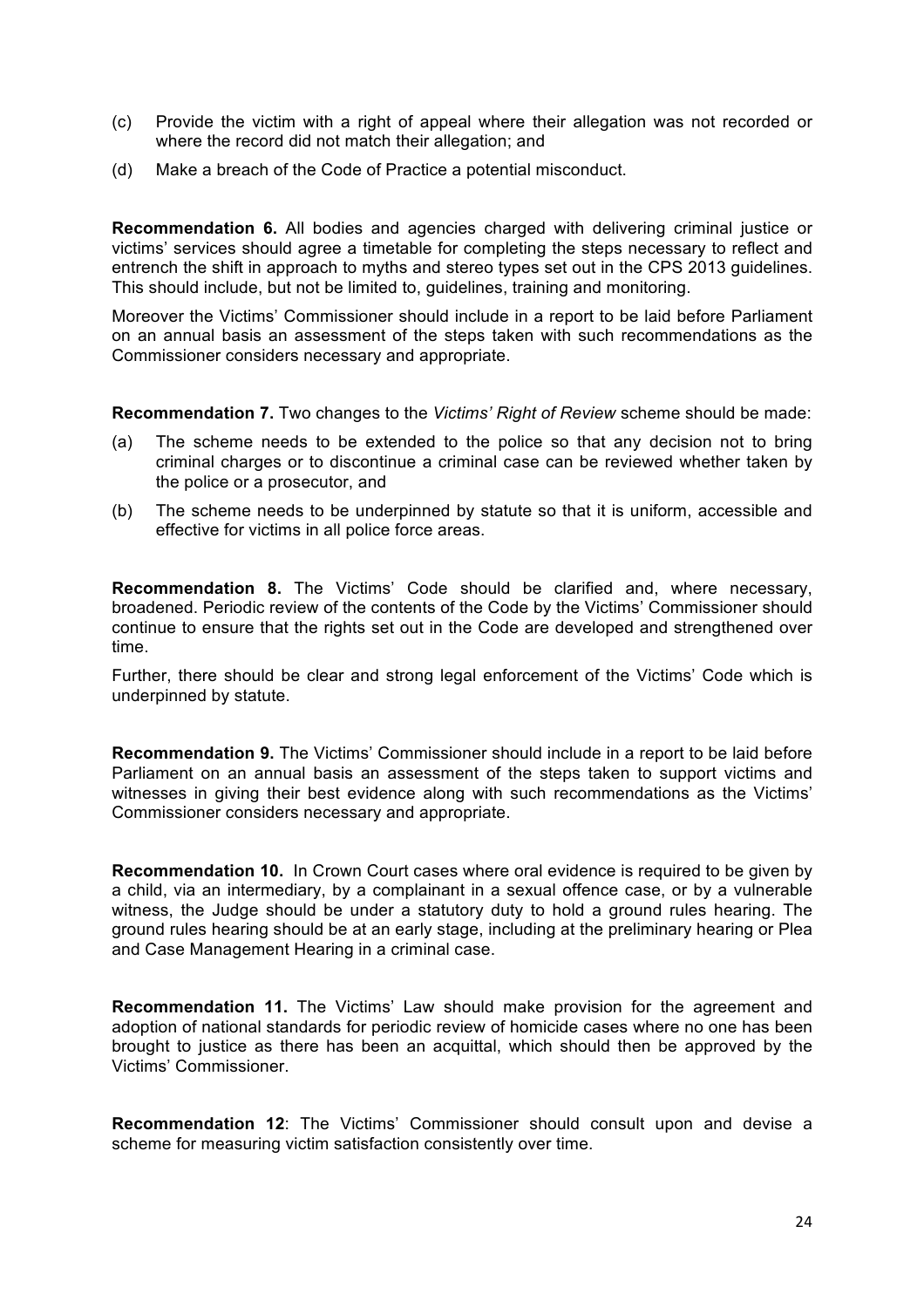**Recommendation 13**: Steps to bring consistency to the provision of out of court disposals and/or restorative justice should be assessed and evaluated from a victims' perspective.

**Recommendation 14**: The Victims' Commissioner should, after consultation, draw up and publish proposals for the devising and carrying out of meaningful, penetrating and overarching equality impact assessments of the way victims are treated in our criminal justice system.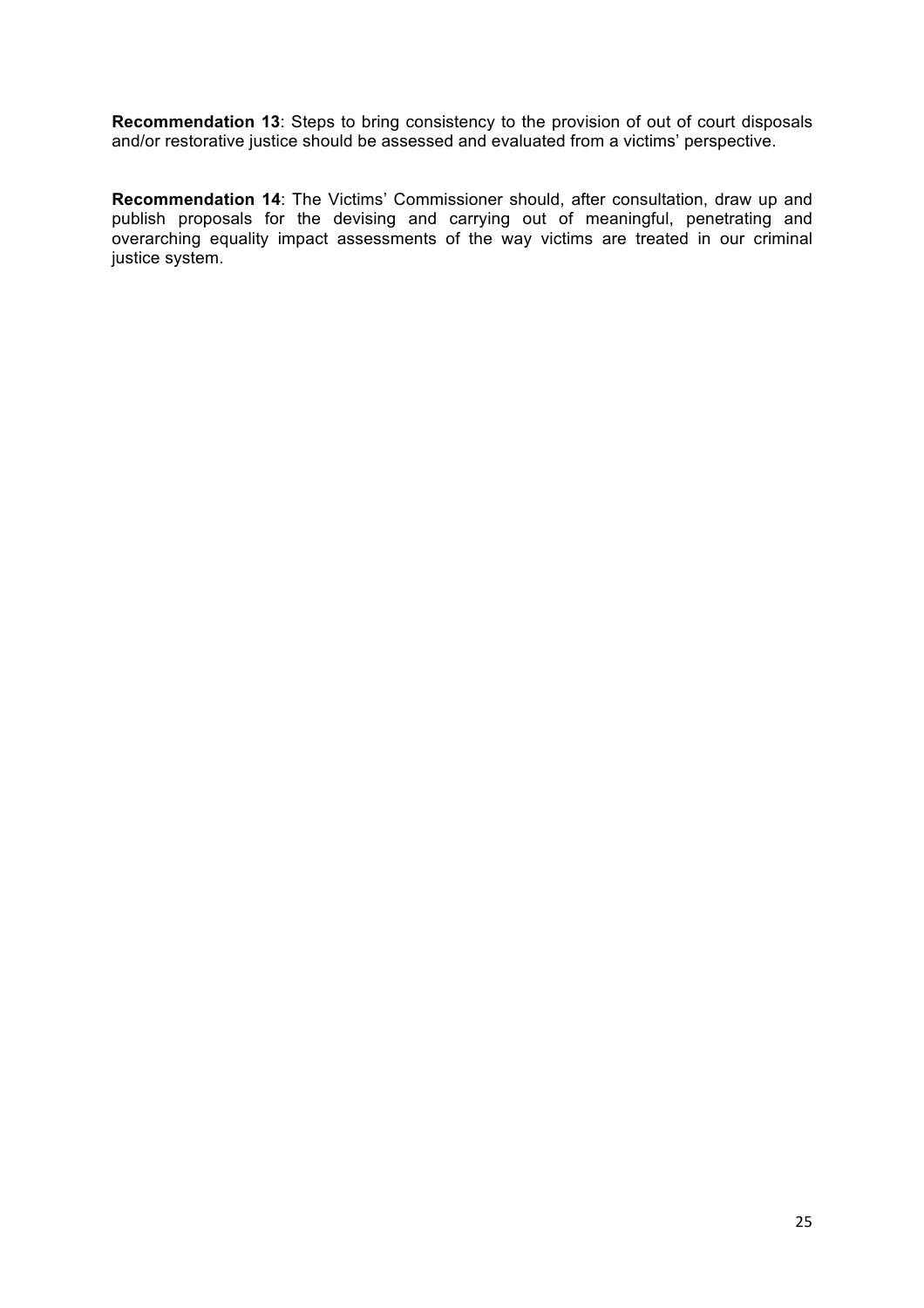# **APPENDIX 1: THE TASKFORCE**

#### *Baroness Lawrence of Clarendon OBE*

Baroness Lawrence is a British Jamaican campaigner and the mother of Stephen Lawrence, a British teenager who was murdered in a racist attack in South East London in 1993. She promoted reforms of the police service, and founded the Stephen Lawrence Charitable Trust to promote a positive community legacy in her son's name. She was awarded the OBE for services to community relations in 2003. After years of campaigning, a wide-ranging judicial inquiry established by Jack Straw, then Home Secretary, and chaired by Sir William MacPherson, was published in 1999. The inquiry investigated the circumstances of Stephen's death, and concluded that the Metropolitan Police was "institutionally racist" and that this was one of the primary causes of their failure to solve the case.

#### *Peter Neyroud CBE QPM*

Peter Neyroud CBE QPM was police officer for 30 years. Amongst many roles, he was the Chief Executive Officer for the NPIA, and Chief Constable of Thames Valley Police. He carried out a Review of Police Leadership and Training for the Home Secretary in 2011, which led to the setting up of the National College of Policing. Since 2011 he has been a Resident Scholar at the Jerry Lee Centre for Experimental Criminology, at the Institute of Criminology, University of Cambridge, where he is doing research on crime harm and diversion.

#### *Sir Keir Starmer KCB QC*

Keir Starmer QC is a barrister and was the fourteenth Director of Public Prosecutions (DPP) and the sixth head of the Crown Prosecution Service (CPS) from 2008 to 2013. He was called to the Bar in 1987, became a Queen's Counsel in 2002, and was joint head of his chambers from 2005-8. He was a human rights advisor to the Northern Ireland Policing Board and the Association of Chief Police Officers. In 2007 he was named "QC of the Year".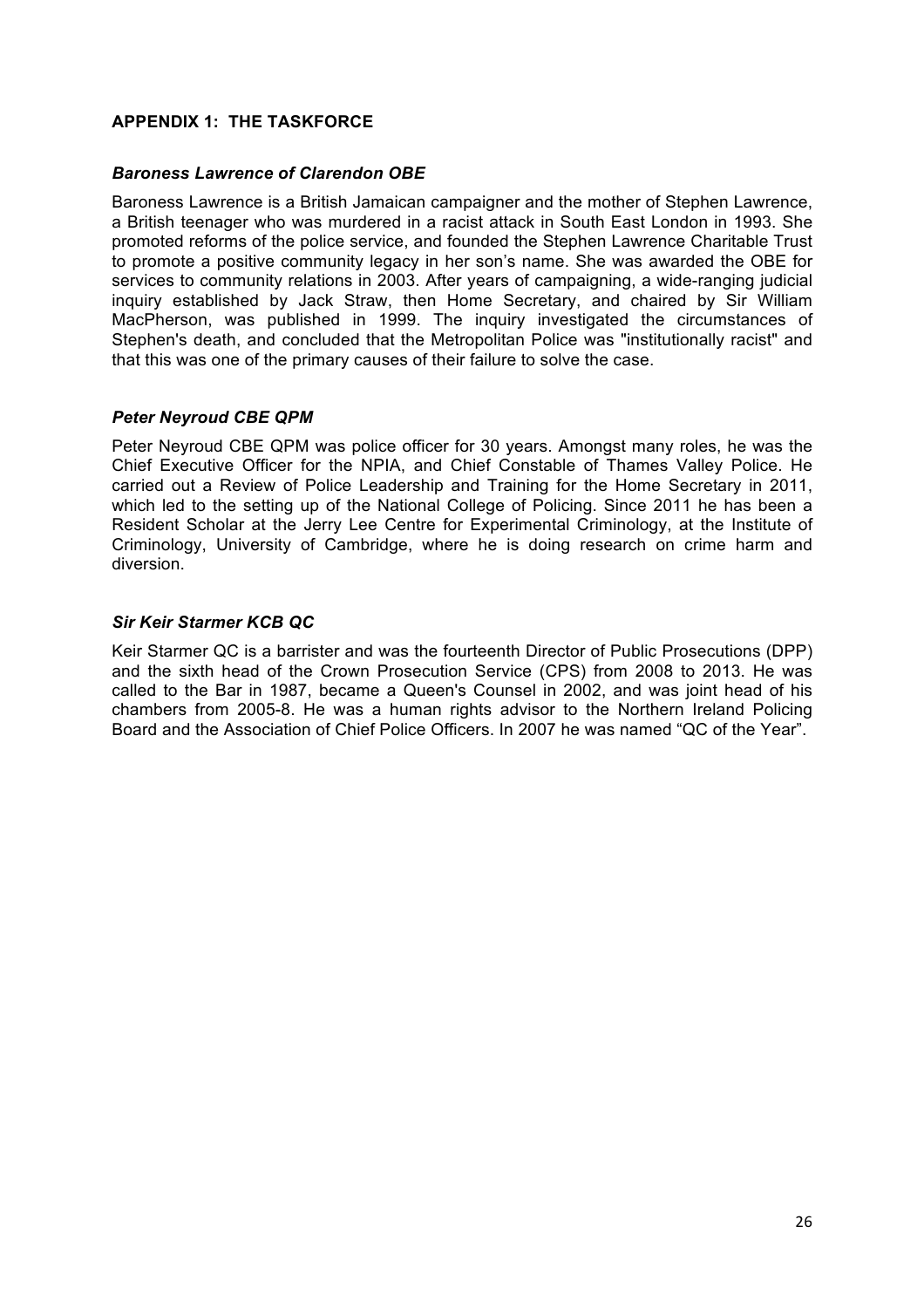# **APPENDIX 2: TERMS OF REFERENCE**

The Terms of Reference for the Taskforce are as follows:

- 1. To come forward with proposals for inclusion in a Victims' Law, including:
	- (a) Identifying which victims' rights (both children and adults) should be legally protected.
	- (b) What the form of legal protection for those victims' rights should be.
	- (c) What redress should be afforded for breach of the victims' rights enshrined in a Victims' Law.
	- (d) The role of the Victim and Witness Commissioner.
- 2. To make recommendations on transforming the criminal justice *system* into a criminal justice *service* fit for victims, including:
	- (a) How the 'end to end' criminal justice experience can be improved for victims and witnesses (both children and adults).
	- (b) What further provision should be made for victims and witnesses.
	- (c) How information should be made available to victims and witnesses, and when.
	- (d) How to bring about an attitude-shift in all those delivering criminal justice in England and Wales.
- 3. To engage as widely as practicable with victims and witnesses, representative groups and bodies, and expert or interested parties, including those delivering criminal justice in England and Wales.
- 4. To report the Leader of the Labour Party, Ed Miliband, and to the Shadow Secretary of State for Justice, Sadiq Khan, by November 2014.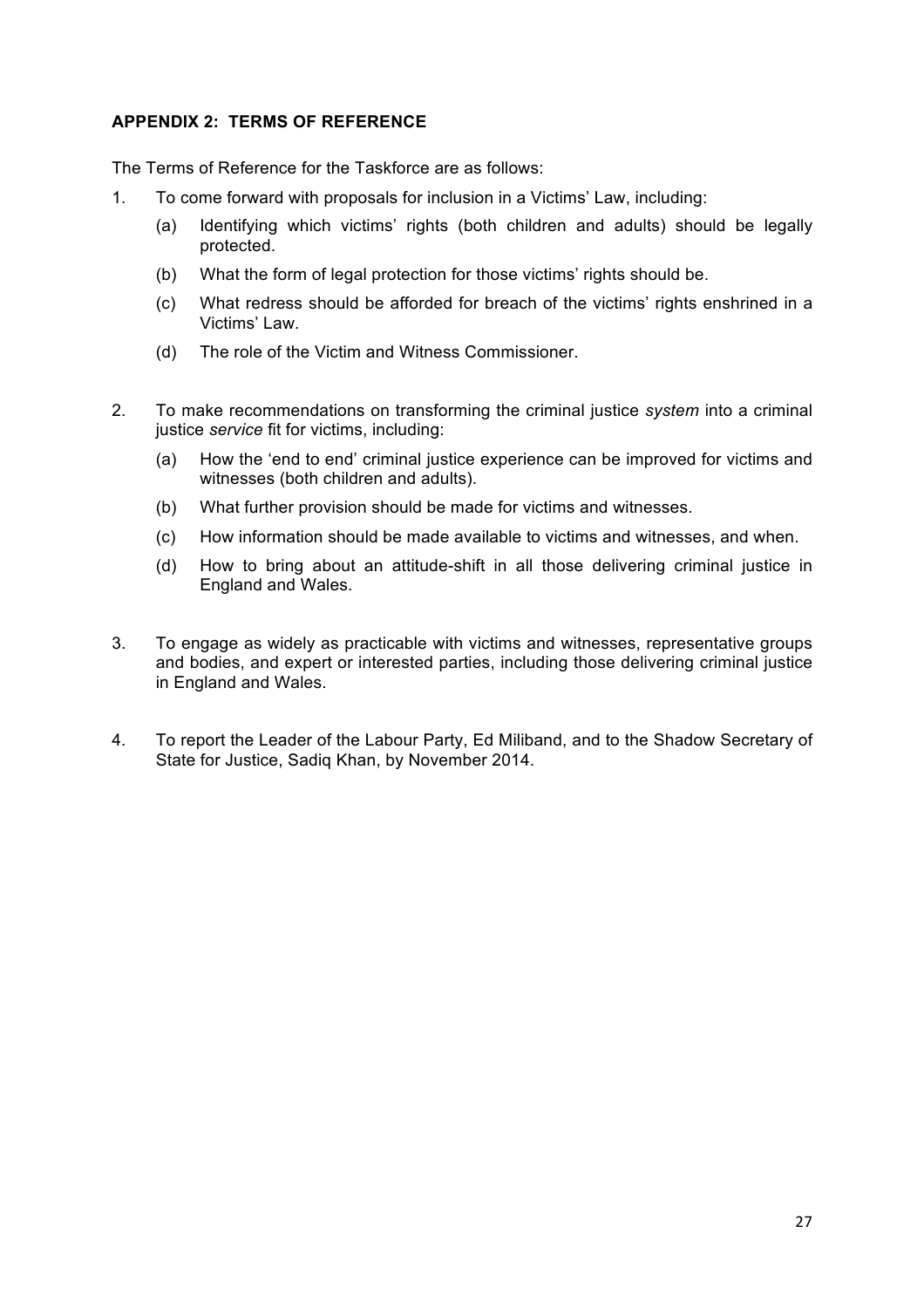# **APPENDIX 3: CONSULTATION PROCESS**

In accordance with the Terms of Reference, we have taken a broad and multi-faceted approach to consultation, reflecting the diversity of views, experience and interests of stakeholders in this area.

#### *(a) Online access*

The Labour Party set up a website (http://www.yourbritain.org.uk/agenda-2015/policyreview/victims-taskforce) and email address (victimstaskforce@labour.org.uk) where people could read about the Taskforce, post comments and make submissions.

#### *(b) Submissions*

Submissions were accepted in any form. We received over 50 submissions from nongovernment organisations, individual victims and their families, practitioners, judges, academics, other professionals and interested persons, including contributions by email and letter.

All submissions, including those submitted after the deadline of 13 June 2014, have been taken into account in formulating the content of this report. We are grateful to all stakeholders for taking the time to share their expertise and personal experiences in order to inform the work of the Taskforce.

#### *(c) Roundtables and other meetings*

In order to ensure that we were fully apprised of all relevant issues, needs and implications of reform, we conducted a series of roundtable discussions with various stakeholders who have experience in the field.

Participants included representatives from victims' and children's rights organisations, police force areas and associations, Sexual Assault Referral Centres and women's rights organisations, as well as individual practitioners, judges, experts, victims and their families.

In London, we conducted four roundtables on the following themes:

- Access to the criminal justice system and "bridging victims in";
- Victims' right of review;
- Support before and at court, and court procedures;
- Post-court support and review.

We also held regional meetings, including a further roundtable discussion in Liverpool with organisations and individuals from the North-West.

We are grateful for the contributions of many organisations, including the following (in no particular order): NSPCC; Association of Police and Crime Commissioners; Association of Chief Police Officers; Children's Society; various Police forces and Commissioners; Barnardo's; CAADA; Children and Families Across Borders; Women's Aid; ECPAT UK; Standing Together; Suzy Lamplugh Trust; St Mary's SARC; Victim Support; Refuge; Rape Crisis England and Wales; MIND; Embrace CVOC; NAPAC; #SAFE and Eve's Law; Limeculture; AAFDA (Advocacy After Fatal Domestic Abuse); Justice After Acquittal; Road Peace; Why me? Victims for Restorative Justice; Lexicon Limited; Joanna Simpson Foundation; Victoria Climbié Foundation; Rape Crisis Sefton; Rape Crisis Merseyside; Rape and Sexual Abuse Centre; Families Fighting for Justice; SWACA (Sefton Women's and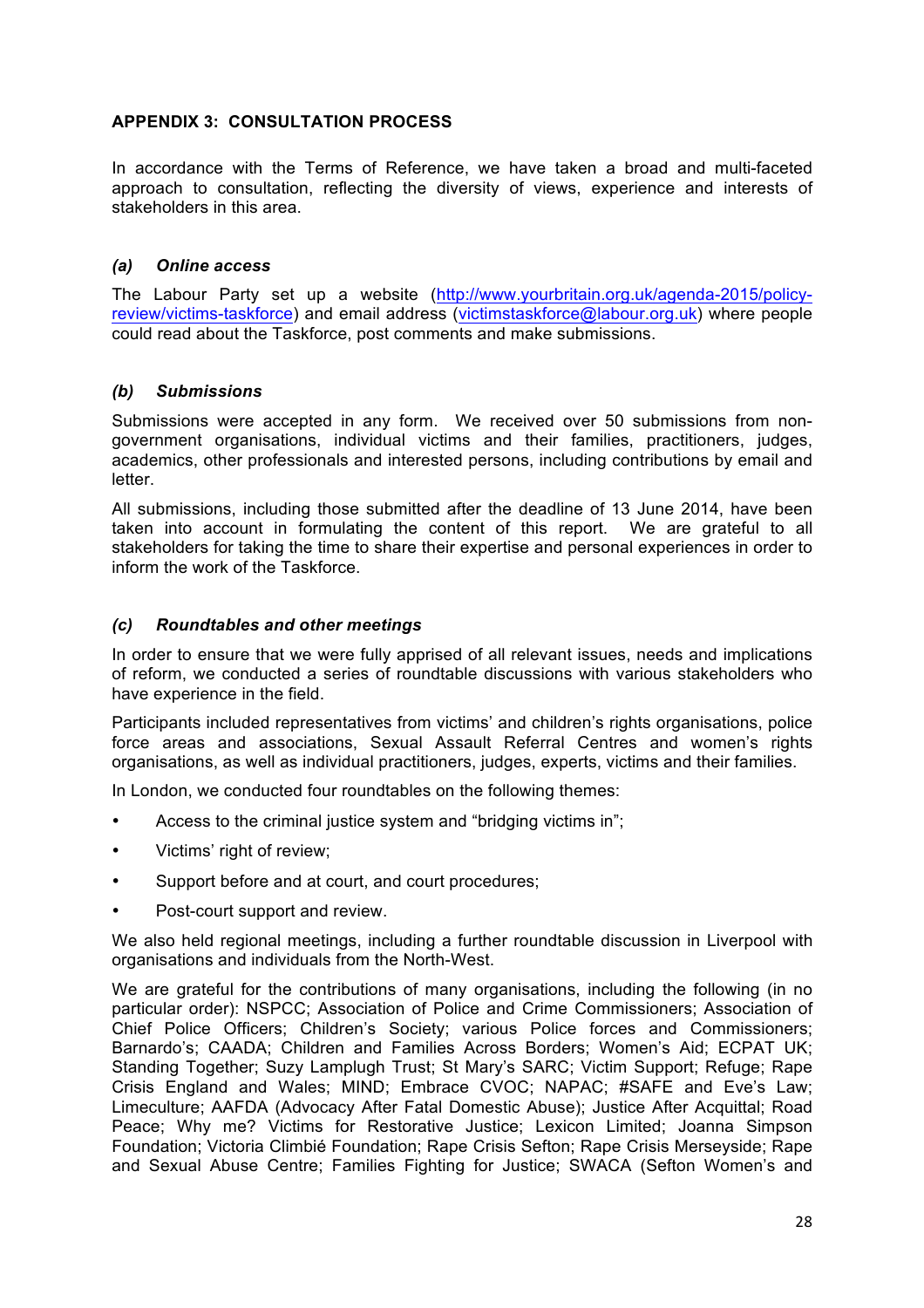Children's Aid); Wirral Change; Anthony Walker Foundation; National Probation Service; Liverpool Safer Stronger Communities; Wirral Family Safety Unit.

One-to-one consultation meetings were also held with various government agencies and office-holders.

The content and outcomes of all these discussions and events have been immensely beneficial in shaping our deliberations.

# *(d) Expert contributions*

We have engaged with experts in the field of criminology, victims' rights and service design and delivery. We have considered relevant reports and papers, as well as conducting comparative analysis of recent reform efforts in other common law jurisdictions.

We are grateful to a number of academics and practitioners who have given up their time to advise and assist us in drawing up our proposals.

# *(e) Volunteers*

We are grateful to all consultees and contributors for giving freely of their time. In addition, we acknowledge our appreciation to a number of individuals who volunteered to assist the Taskforce in running the consultation and producing this Report.